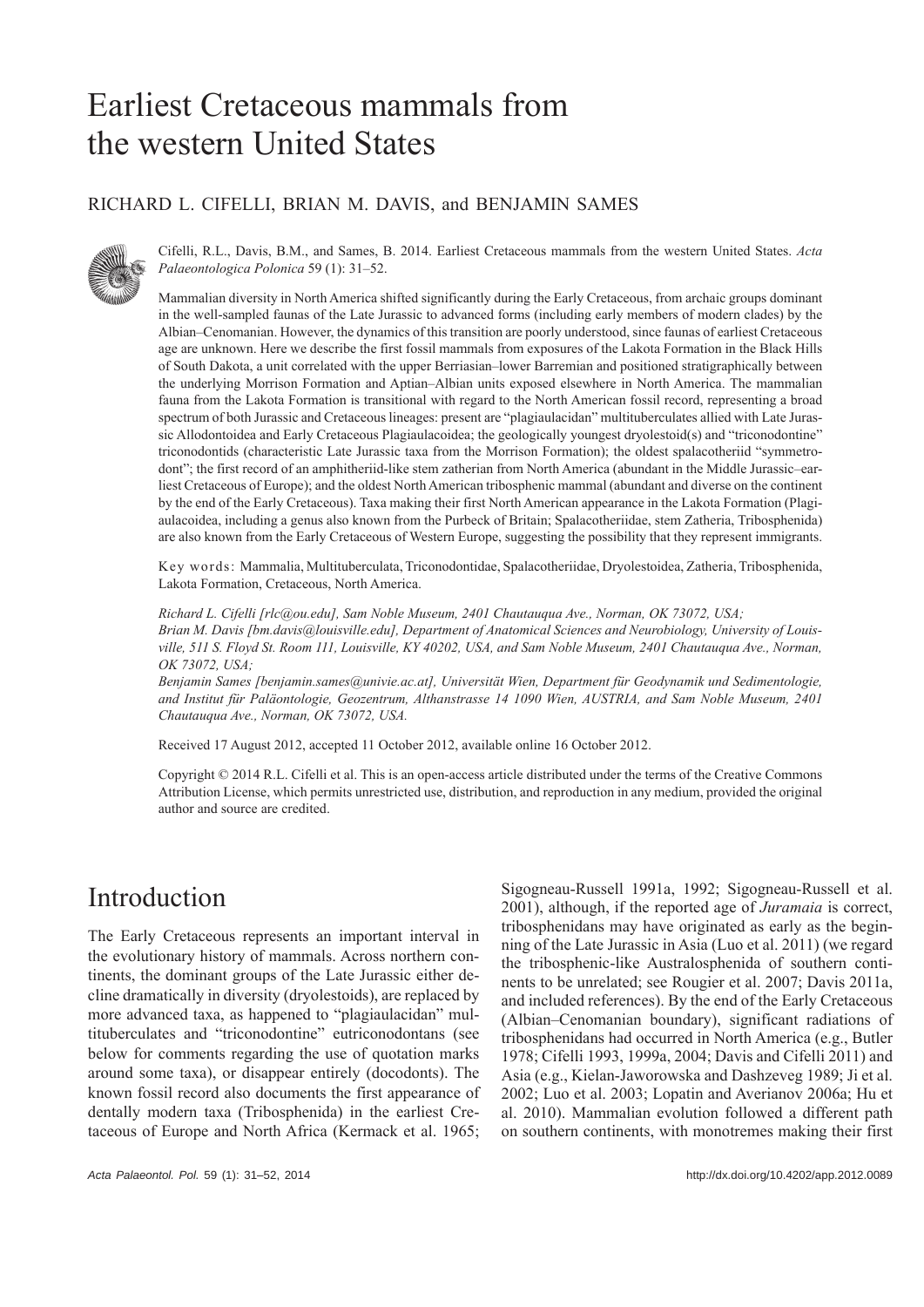

Fig. 1. Map of exposures of the Lower Cretaceous Inyan Kara Group in southwestern South Dakota and northeastern Wyoming (USA), which includes the Lakota Formation (Berriasian–Barremian). Stars indicate OMNH localities which yielded specimens described in this study. Modified from Sames (2011a), as based on Waagé (1959) and Sohn (1979).

appearance in the Aptian–Albian of Australia (Archer et al. 1985; Flannery et al. 1995). Also present are ausktribosphenids (Rich et al. 1997; Rich et al. 2001a, b), a dentally advanced group with uncertain affinities but possibly related to the pseudotribosphenic shuotheriids from the Jurassic of China and Britain (Chow and Rich 1982; Sigogneau-Russell 1998; Luo et al. 2001; see Luo et al. 2007). Increased sampling in recent decades has improved our understanding of portions of the Early Cretaceous, but most material dates from the Barremian or younger, leaving the earliest portions of the Epoch relatively unknown.

In North America, the Early Cretaceous has particular relevance. The Late Jurassic Morrison Formation (mainly Kimmeridgian–Tithonian, though time of deposition for the unit as a whole may also include the late Oxfordian and early Berriasian, see for example Kowallis et al. 1998; Miall et al. 2008) presents one of the best-known assemblages of early mammals anywhere in the world. However, the next oldest faunas on this continent are from the Cloverly, Antlers, and Arundel formations, collectively ranging from Aptian to Albian in age, leaving a considerable gap in the fossil record of some 35 Ma (here and throughout, we follow the times-

cale of Gradstein et al. 2012). Mammalian faunas in North America changed dramatically in composition during this interval. Thus, for example, major groups such as docodonts and dryolestoids went extinct, while tribosphenic mammals, undocumented prior to the Aptian–Albian, became abundant and diverse. Questions of whether this transition can be characterized as gradual or abrupt, and whether or not these lineages ultimately have different stratigraphic ranges in North America than elsewhere in the world, have until now been difficult or impossible to address.

We report here on the first fossil mammals discovered in earliest Cretaceous rocks in North America, from the Lakota Formation (upper Berriasian–lower Barremian) of South Dakota. Material was collected by OMNH field parties during the summers of 2001–2003, from two localities on the northeastern and southern margins of the Black Hills uplift (Fig. 1). This small but moderately diverse assemblage (Table 1) helps address the gap in our knowledge of mammalian evolution between the end of the Jurassic and the late Early Cretaceous in North America. We document stratigraphic range extensions for archaic groups such as allodontoid multituberculates, "triconodontine"-grade triconodonts, and dryolestoids; and new first occurrences of plagiaulacoid multituberculates, spalacotheriid "symmetrodonts", and tribosphenidans. Also present is the first North American record of an amphitheriid-like stem zatherian.

Table 1. Mammals from the Lakota Formation (Lower Cretaceous: upper Berriasian–lower Barremian), South Dakota, USA. Terminal taxa appear in bold.

Class Mammalia Linnaeus, 1758 Order Multituberculata Cope, 1884 Suborder "Plagiaulacida" Ameghino, 1889 Superfamily Allodontoidea (Marsh, 1889) Family indet. *Passumys* gen. nov. *Passumys angelli* sp. nov. Superfamily Plagiaulacoidea (Gill, 1872 Family Plagiaulacidae Gill, 1872 *Bolodon* Owen, 1871 *Bolodon hydei* sp. nov. Order Eutriconodonta sensu Gaetano and Rougier (2011) Family Triconodontidae Marsh, 1889 **Gen. et sp. indet.** Family ?Triconodontidae Marsh, 1889 **Gen. et sp. indet.** Superlegion Trechnotheria McKenna, 1975 Family Spalacotheriidae Marsh, 1887 *Infernolestes* gen. nov. *Infernolestes rougieri* sp. nov. Superorder Dryolestoidea Butler, 1939 Family Dryolestidae Marsh, 1879a *Lakotalestes* gen. nov. *Lakotalestes luoi* sp. nov. Superorder Zatheria McKenna, 1975 **Family and genus indet.** Subclass Tribosphenida McKenna, 1975 **Family and genus indet.**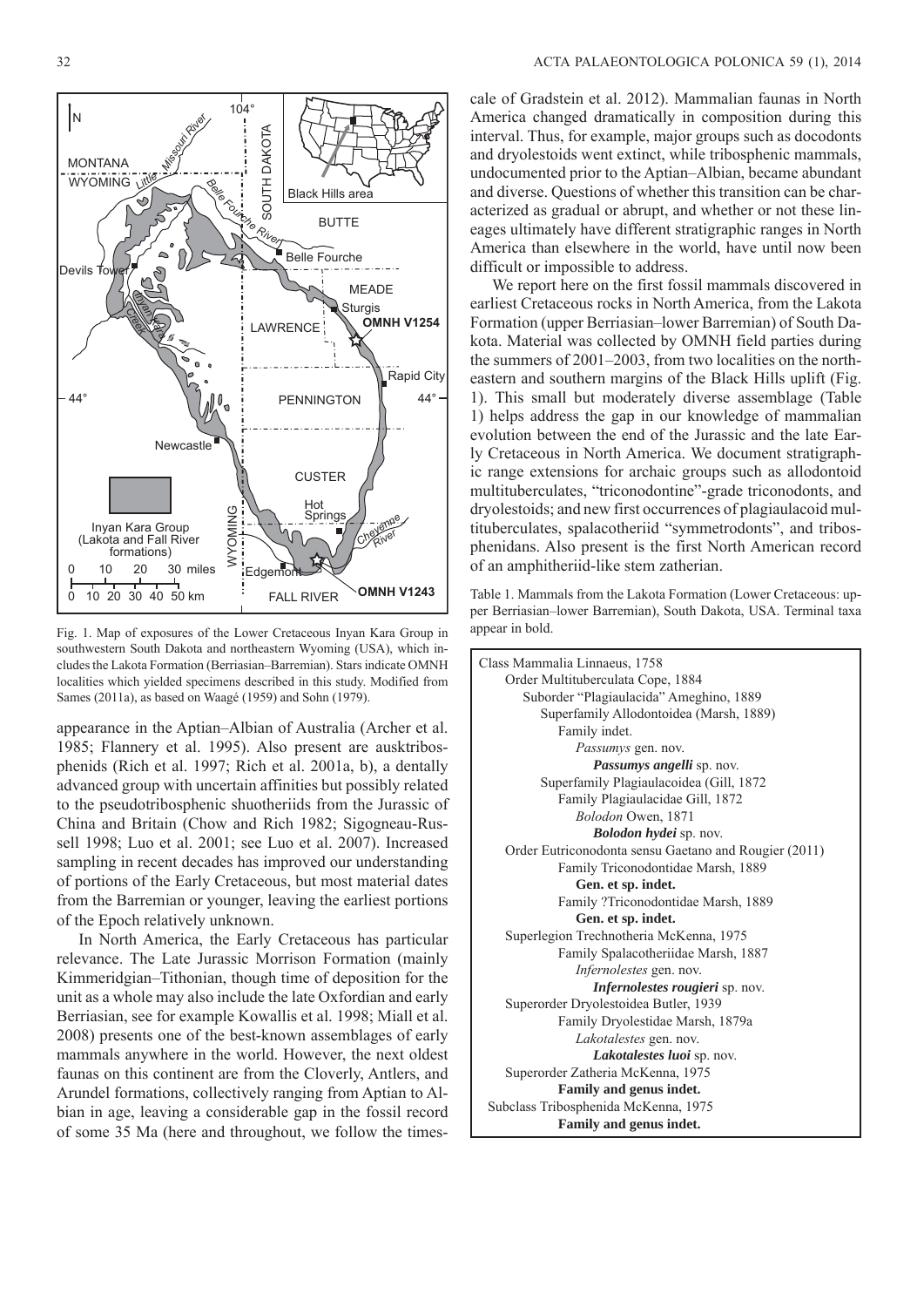

Fig. 2. Chronostratigraphy of the Lakota Formation (southern and eastern Black Hills). Absolute ages after Gradstein et al. (2012). Chronostratigraphic age constraints of the Lakota Formation follow results from ostracod correlations (Sames et al. 2010; Sames 2011a, b).

*Institutional abbreviations*.—OMNH, Oklahoma Museum of Natural History, Norman, Oklahoma, USA.

*Other abbreviations*.—L, mesiodistal length; Ma, millions of years; W, buccolingual width. Molars are abbreviated "M" or "m" to denote upper or lower dentition, respectively; premolars are abbreviated "P" or "p" to denote upper or lower dentition, respectively. Measurements in brackets are dimensions of incomplete specimens, and include only the preserved portion.

# Material and methods

The specimens described in this study were collected and prepared following standard methods of microvertebrate sampling detailed by Cifelli (1996). Other vertebrate groups are also represented in the OMNH collection from the Lakota Formation, including various chondrichthyans, osteichthyans, amphibians, lepidosaurs, crocodilians, and dinosaurs (to be described elsewhere). Scanning electron micrographs of specimens were obtained at the OMNH using a Denton Vacuum Desk II (gold/palladium) sputter coater and a LEO 1450VP SEM. Tooth measurements were taken with a Reflex Microscope (see MacLarnon 1989), as defined by Lillegraven and Bieber (1986).

# Geologic setting

**Tectonic context**.—The depositional area of the nonmarine Lower Cretaceous Lakota Formation of the Black Hills region (South Dakota and Wyoming) is situated in the Western Interior foreland basin (also known as the North American Cordilleran foreland basin or "Western Interior Basin"). The Western Interior foreland basin is the largest of its type known, extending from northeast Canada to central Mexico and occupying an area of more than five million square kilometers (e.g., Kauffman and Caldwell 1993). The basin began to develop in the Late Jurassic between the North American Cordilleran orogenic belt to the west and the North American craton to the east, in response to the subduction of oceanic plates of the Pacific domain (Kauffman and Caldwell 1993; DeCelles 2004). The orogenic belt and the foreland basin evolved contemporaneously (for about 100 Ma) until the Eocene in various types of process-response and feedback relationships. This includes the Sevier orogeny ("middle" to Late Cretaceous) and the Laramide orogeny (Late Cretaceous to Eocene). Sediment deposition during the Late (possibly as early as Middle) Jurassic to Early Cretaceous was strongly connected with the tectonic coevolution of both the proto-Cordillera and its associated foreland basin, causing alternating source, supply rate and depozones of the nonmarine sediments (Kauffman and Caldwell 1993). The Laramide event (Late Cretaceous to Eocene) later led to fracturing of the craton and partitioned a part of the foreland basin into a mosaic of smaller foreland basins and uplifts (DeCelles 2004; Dickinson 2004); the Black Hills uplift (Wyoming and South Dakota) represents the easternmost of these.

The lower boundary of nearly all Lower Cretaceous nonmarine deposits throughout the Western Interior foreland basin is represented by an unconformity, although it is unclear whether this is synchronous or diachronous. This separates them from nonmarine Upper Jurassic (to possibly lower Berriasian) strata comprising the Morrison Formation in most of the US part of the basin. However, within the study area of the Black Hills Uplift, the Upper Jurassic is locally represented by either the Unkpapa Sandstone or the Morrison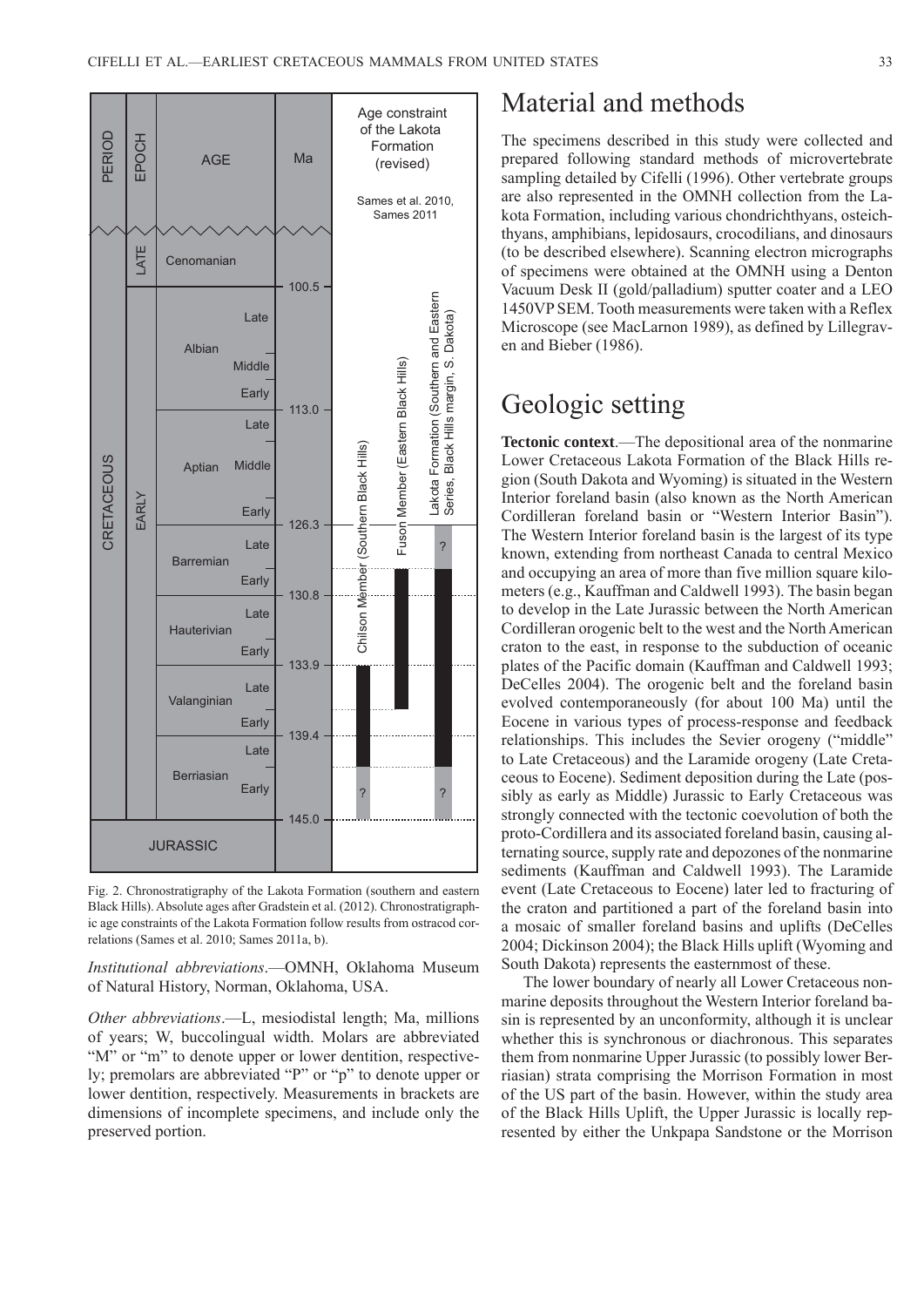Formation. The timespan represented by this unconformity remains controversial, is likely variable, and in need of refinement. Time intervals ranging from at least 15–20 up to 35 Ma have been given, according to maximum age estimates of Barremian (or possibly Hauterivian) to middle Albian for the respective Lower Cretaceous formations (see Sames et al. 2010 and references therein for a detailed review). The upper age constraint for most such units is simply given as pre-middle Albian, which represents the minimum age provided by well-dated, overlying deposits of the first of the major so-called mid-Cretaceous marine transgressions in North America. These ultimately led to the establishment, by the mid-Albian, of the Cretaceous Western Interior Seaway, extending from Canada to the Gulf of Mexico (DeCelles 2004). However, new results from ostracod correlations (Lakota Formation of South Dakota and Cedar Mountain Formation of Utah) strongly suggest older maximum ages, definitely pre-Aptian and possibly as early as late Berriasian (~142 Ma, Sames et al. 2010; Sames 2011a, b). A pre-Aptian age for the Lakota Formation (Fig. 2; Berriasian to Barremian) is generally supported by charophyte data, i.e., the occurrence of *Clavator grovesii grovesii* (Tithonian to early Valanginian) from the lowermost Lakota Formation (Martín-Closas et al. 2013).

**Lakota Formation**.—The Lakota Formation, which forms the lower part of the Inyan Kara Group (Fig. 1), lies in the distal (back-bulge) part of the Western Interior basin (e.g., DeCelles 2004; Miall et al. 2008). In general, the dominant lithologies of the Lakota Formation (mudstone, sandstone, and limestone) indicate deposition on floodplains and/or wetlands adjacent to rivers (Elliott et al. 2007, and references therein). The latter are represented by fluvial sandstone, which is particularly well developed in the southern Black Hills. Typically, the Lakota Formation is between 15–140 m thick, and has been variably subdivided into either the Chilson, Minnewaste Limestone, and Fuson members (Waagé 1959; Post and Bell 1961), or three informal lithostratigraphic intervals  $(L1, L2, and L3;$  Way et al. 1998) (Fig. 3).

Lithostratigraphic correlation within the Lakota Formation throughout the Black Hills margin is still under discussion. It is complicated by the strong lateral facies and thickness changes that characterize the unit, and by the fact that individual members are variably absent from the section. As Bolyard and McGregor (1966: 2227) commented: "The most outstanding characteristic of the Lakota is its marked variability, both in lithologic aspect and in thickness." The Minnewaste Limestone Member, for example, is restricted to the southern Black Hills, and L1 strata (units of the Chilson Member), thickest and known in some detail in the southern Black Hills (e.g., Waagé 1959; Post and Bell 1961), are absent throughout much of the northern Black Hills (Zaleha 2006). To further complicate matters, parts of the Chilson and Fuson members are lithologically similar, leading to uncertainty or erroneous conclusions as to stratigraphic position, especially in areas with limited exposure.



Fig. 3. Lithostratigraphic subdivision of the Lakota Formation (Black Hills margin, South Dakota and Wyoming) following the authors given in the heading. Subunits S1–S4 correspond to Post and Bell's (1961) informal subdivisions and are equivalent to "fluvial units" 1–4 of Dahlstrom and Fox (1995). There are still conflicting discussions regarding parts of the lithostratigraphy, particularly the position of the Minnewaste Limestone Member, whether it forms the top and part of the L1 informal interval (as shown here) or the base and part of L2. The Lakota Formation is variably (and locally) underlain by the Morrison Formation or the Unkpapa Sandstone, as discussed in the text.

The Chilson Member has been subdivided into the informal units 1 and 2 by Post and Bell (1961), corresponding to fluvial unit 1 and fluvial unit 2 of Dahlstrom and Fox (1995: fig. 3), respectively (Fig. 3). Each unit varies in thickness from 0 to about 120 m. Unit 1, the stratigraphically lower of the two, is present in the southwestern and western Black Hills. Unit 2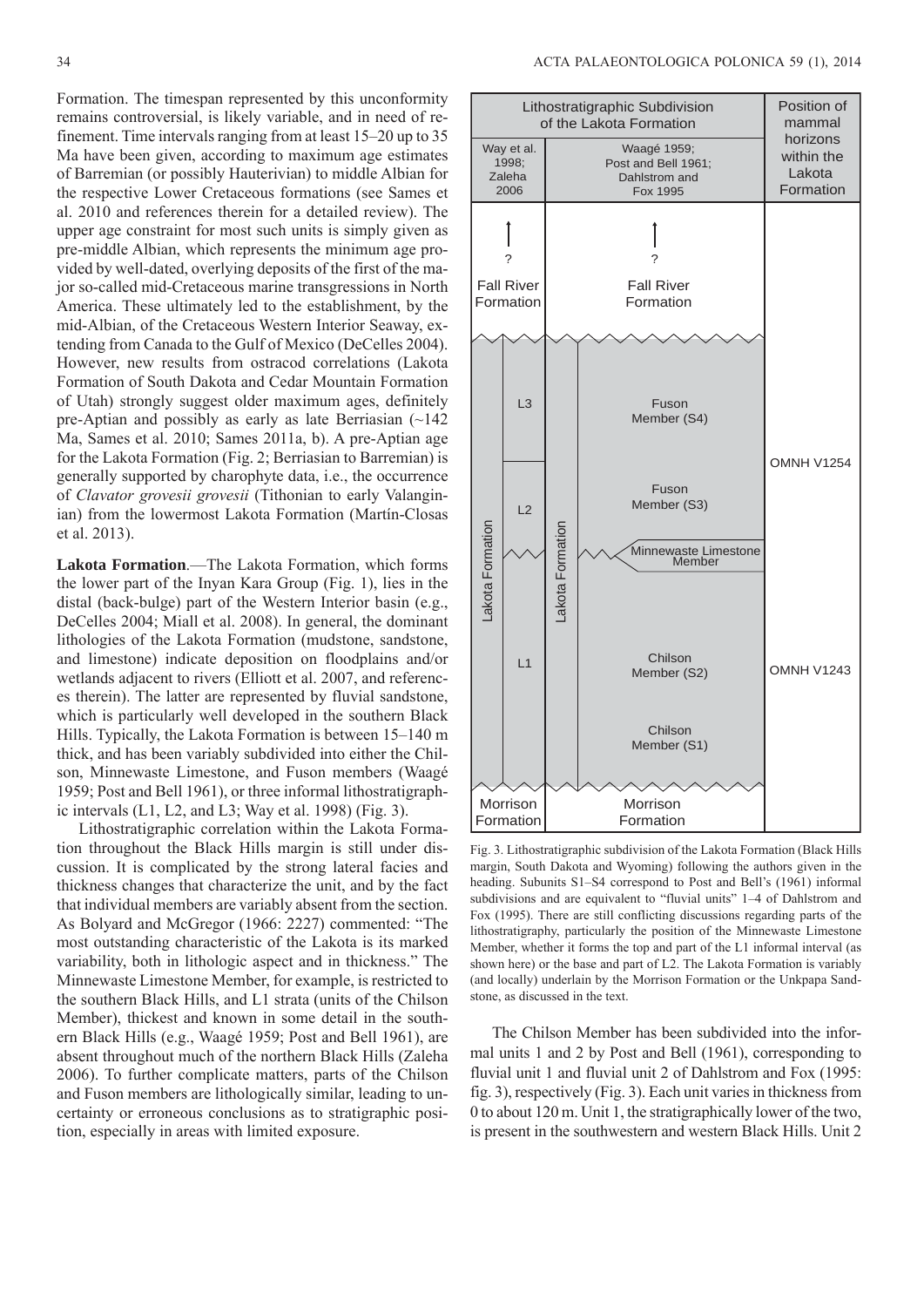overlaps unit 1 from the SE and can be readily distinguished only in the southeastern Black Hills (e.g., Edgemont, Flint Hill, Cascade Springs, and Hot Springs USGS 7.5' topographic quadrangles), where it completely replaces unit 1 in much of that area (Post 1967; Dahlstrom and Fox 1995).

The Minnewaste Limestone Member, which forms the upper part of the L1 interval (Zaleha 2006), is lacustrine and is restricted to scattered outcrops in the southern Black Hills. It consists of nearly pure limestone with a maximum thickness of 24 m but is typically between 3–6 m thick (Gott et al. 1974). The L1 and L2 intervals are separated by an unconformity which is locally angular to strongly angular (Way et al. 1998; Zaleha et al. 2001).

Like the Chilson Member, the uppermost part of the Lakota Formation, the Fuson Member, is largely of fluvial origin. Mappable units within the member include fluvial units 3 and 4, separated by a variegated sandstone and mudstone. Of these, "the variegated mudstone unit, which is interbedded with fluvial unit 3, is the most widespread informal unit of the Lakota Formation and has probable equivalents around the entire periphery of the Black Hills" (Dahlstrom and Fox 1995: S4), though it is locally truncated or missing (Gott et al. 1974).

**Localities sampled***.—*Samples yielding the mammals discussed herein derive from two sites: one (OMNH locality V1243) in the southern and one (OMNH locality V1254) in the eastern sequences of the Lakota Formation, South Dakota (Fig. 1). As noted, the character, thickness, and representation (in terms of subdivisions) of the Lakota Formation differ substantially from place to place, and stratigraphic/biostratigraphic context must therefore be discussed individually for the two sites.

OMNH locality V1243 is situated near the mouth of Hell Canyon (Section 26, Township 8S, Range 4E; N43°19' W103°37'), about 17 km ENE of Edgemont, Fall River County, South Dakota (Fig. 1). The productive horizon, on a ledge between massive (and vertically exposed) sandstone beds, is a mudstone layer (ranging in thickness from 10–25 cm) with abundant indurated sandy lenses containing bone fragments and clayballs. Owing to slope cover and terrain, it proved impractical to measure a stratigraphic section through OMNH V1243. However, the geology of the area has been mapped in considerable detail (Post 1967; Bell and Post 1971). Unit 1 of the Chilson Member is missing in this area; the Minnewaste Limestone Member is exposed about 1.5 km to the NNW, and the Chilson-Fuson contact is readily distinguished. The underlying contact between the Unkpapa Sandstone and Lakota formations is also locally exposed. OMNH locality V1243 lies in the lower one-fourth of unit 2 of the Chilson Member (Fig. 3).

The lower Lakota Formation (specifically the lower part of Chilson Member unit 2) in the southern Black Hills has been comparatively well sampled micropaleontologically (e.g., Sohn 1979; Martín-Closas et al. 2013; Sames et al. 2010; Sames 2011a, b). Age constraints for this part of the



Fig. 4. Stage Barn Canyon Road section (measured by BS, containing OMNH location V1254), Fuson Member of the Lakota Formation.

section, and therefore for OMNH locality V1243, are late Berriasian–Valanginian (Fig. 2).

OMNH locality V1254 is situated in a roadcut along Stagebarn Canyon Road (Section 30, Township 3N, Range 7E; N44°12' W103°20'), about 24 km WNW of Rapid City, Meade County, South Dakota (Fig. 1). The Stage Barn Canyon Road section has been measured and sampled for ostracods in horizons bracketing and including OMNH locality V1254 (Fig. 4). We interpret this section to represent much of (and perhaps only) the Fuson Member, including fluvial units 3 and 4 (S3 and S4, after Dahlstrom and Fox 1995) of the Lakota Formation (Fig. 3). If this is correct, the mammal specimens derive from the lacustrine sandstone within the variegated mudstone intercalated between these fluvial units. The bone-yielding horizon lies at the base of this sandstone, and includes clayballs as well as vertebrate remains.

Owing to marked lateral facies changes and the highly reduced total thickness of the succession, explicit assignment of the Stage Barn Canyon Road sequence to either (part) of the Chilson Member (unit 2) and/or the Fuson Member remains open to question, and there is no consensus in the available geologic literature. In some parts of the Black Hills margin (as we interpret for the section including OMNH locality V1254), the Fuson Member rests directly on Jurassic deposits (the Morrison Formation or, locally, its equivalent, the Unkpapa Sandstone). The Stagebarn Canyon Road section is very close to, or potentially the same as, Sohn's (1979: 6–7) map and sample locality 8, therein assigned to the Chilson Member, "probably unit 2" (Sohn 1979). However, the ostracod assemblage recovered from the Stage Barn Canyon Road section is strongly different from those of the Chilson Member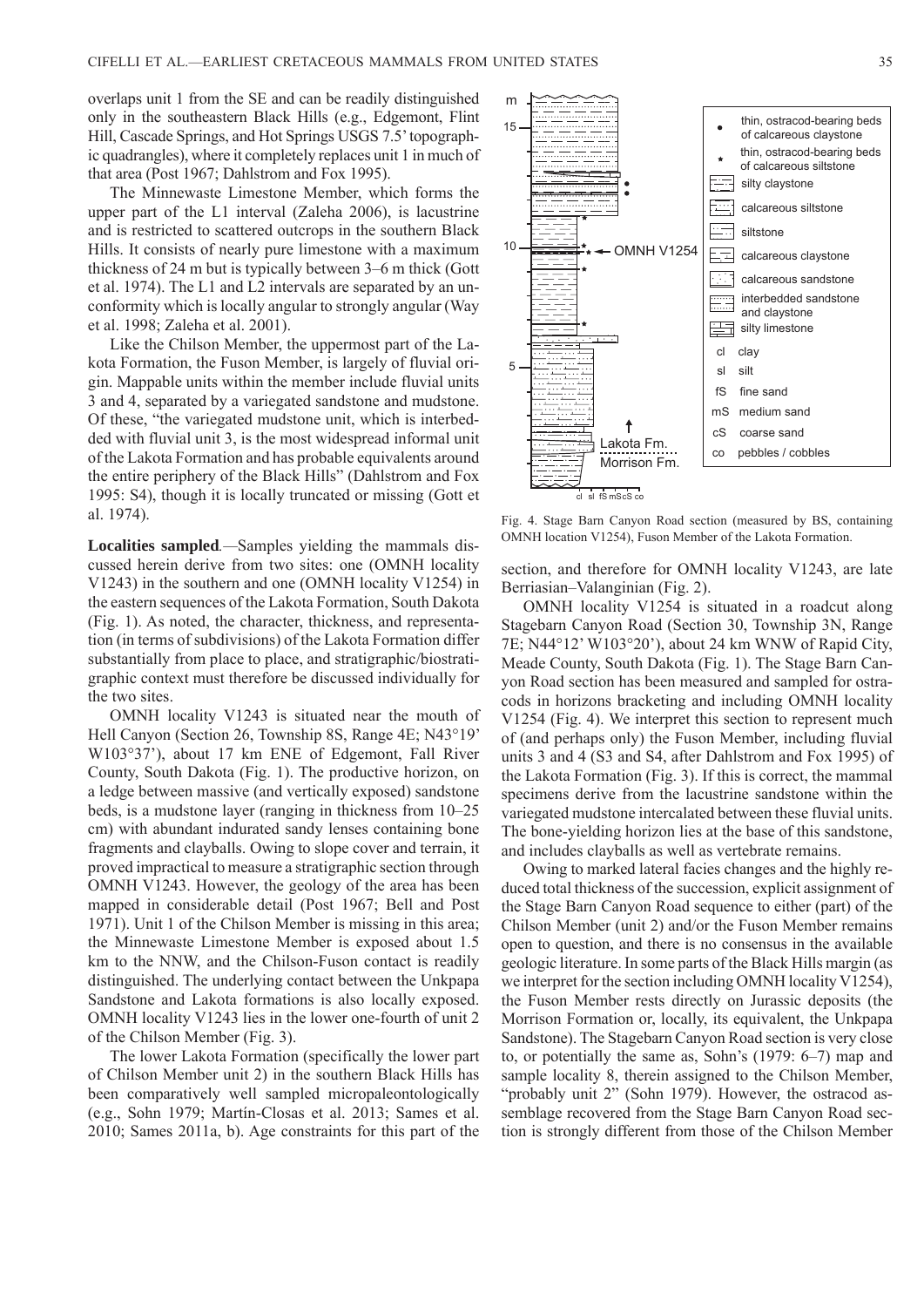(unit 2) in the southern sequence, noted above, and matches those recovered from other localities of the eastern sequences, in the presumed Fuson Member of the Lakota Formation (Sames 2011a: fig. 11; Sames 2011b: fig. 9). Therefore, the parts of section concerned here (at least those above 6.5 m, Fig. 4 herein, from where the mammal sample was collected) are assigned to the Fuson Member of the Lakota Formation. Estimated age constraints for the section including OMNH locality V1254, and other ostracod assemblages of the eastern

sequences, are late Valanginian–early Barremian (Fig. 2).

## Systematic paleontology

Class Mammalia Linnaeus, 1758 Order Multituberculata Cope, 1884 Suborder "Plagiaulacida" Ameghino, 1889

*Remarks.—*Two "groups" of Multituberculata are conventionally recognized. Hahn and Hahn (2004, 2006) regard the "Plagiaulacida" (the geologically older of the two, with assigned taxa ranging from the Middle Jurassic to Albian– Cenomanian) as a monophyletic group. However, "plagiaulacidans" are generally characterized by plesiomorphies and are often represented by isolated teeth; hence, diagnosis on the basis of synapomorphies is problematic. We conservatively follow the usage of Kielan-Jaworowska et al. (2004) in regarding the "Plagiaulacida" as a paraphyletic grade, pending a detailed phylogenetic analysis. A second group of multituberculates, the Cimolodonta (Albian–Cenomanian to Oligocene), are generally conceived as monophyletic (Simmons 1993; Kielan-Jaworowska and Hurum 2001; Weil and Krause 2008), though there is not universal agreement on this point (e.g., Hahn and Hahn 1999; Fox 2005). The primary distinctions between "plagiaulacidans" and cimolodontans lie in the incisors and premolar series (e.g., Clemens and Kielan-Jaworowska 1979), but molar characteristics have also proven useful in assessing relationships of taxa known by isolated teeth (e.g., Eaton and Cifelli 2001; Hahn and Hahn 2004; Cifelli et al. 2013). Among the "Plagiaulacida", Kielan-Jaworowska and Hurum (2001; see also Kielan-Jaworowska et al. 2004) recognize three informal groupings: the allodontid (Allodontidae Marsh, 1889 and Zofiabaataridae Bakker, 1992, plus *Glirodon* Engelmann and Callison, 1999), paulchoffatiid (Paulchoffatiidae Hahn, 1969; Hahnodontidae Sigogneau-Russell, 1991b; and Pinheirodontidae Hahn and Hahn, 1999), and plagiaulacid (Plagiaulacidae Gill, 1872; Eobaataridae Kielan-Jaworowska, Dashzeveg, and Trofimov, 1987; and Albionbaataridae Kielan-Jaworowska and Ensom, 1992; plus *Janumys* Eaton and Cifelli, 2001) "lines", with the Arginbaataridae Hahn and Hahn, 1983 considered incertae sedis. These "lines" were formalized (with some changes in content) as superfamilies by Hahn and Hahn (2004), who also placed the Arginbaataridae in their own superfamily.

We recognize two new multituberculates, each represented by an isolated molar, from the Lakota Formation.

Available data suggest that both are "plagiaulacidans", each referable to a different superfamily, following the taxonomic arrangement of Hahn and Hahn (2004). Authorship for superfamilies listed below reflects Article 36.1 of the International Code of Zoological Nomenclature (ICZN 1999).

Superfamily Allodontoidea (Marsh, 1889)

Family indet.

Genus *Passumys* nov.

*Type species*: *Passumys angelli* sp. nov., monotypic; see below. *Etymology*: From the Latin *passus*, open, in allusion to the broad central valley on the holotype.

*Diagnosis*.—As for the type and only species.

*Passumys angelli* sp. nov.

Fig. 5A.

*Etymology*: In honor of Jim Angell of Edgemont, South Dakota, in recognition of his scientific, logistic, and diverse other help to OMNH field parties through the years.

*Holotype*: OMNH 64191, right m1.

*Type locality*: OMNH V1243, Fall River County, South Dakota, USA. *Type horizon*: Chilson Member, Lakota Formation (Lower Cretaceous: upper Berriasian–Valanginian).

*Diagnosis.—*Small multituberculate with m1 ovoid to subrectangular in occlusal view, having mesial and distal margins of the crown gently rounded and symmetrical instead of beveled; central valley broad buccolingually; cusps of lingual and buccal rows mesiodistally aligned, conical, and well separated, with valleys between cusps extending to the level of the central valley. Most closely similar to *Ctenacodon*, ?*Psalodon* (we follow Simpson [1926] in questionably referring to *Psalodon* specimens preserving the lower dentition, as the genus was established on upper teeth only), and *Glirodon*, but differs in having well-separated first two cusps of the lingual row (with cusp 1 the largest), and a larger cusp 1 of the buccal row that is also subequal to the other cusps of that row.

*Description*.—The crown of OMNH 64191 is ovoid or subrectangular and nearly symmetrical in occlusal outline  $(L =$ 1.41 mm,  $W = 1.12$  mm). It bears two rows of three cusps; the lingual cusp row is slightly higher than the buccal row. The cusp rows are offset, with the cusps of the buccal row lying slightly mesial to their counterparts of the lingual row (most apparent in occlusal view; Fig.  $5A_1$ ). The cusps of each row are well spaced; cusp 1 of each row has a flat distal face and cusp 2 has flat mesial and distal faces, but each cusp is subconical. The distal cusp of each row is entirely conical. No enamel ornamentation or crenulation is observed. The central valley is straight and broad, bearing light wear only. Light wear is also present on the internally-facing sides of the cusp rows. Very faint wear is present on the buccal faces of cusps 1 and 2 of the buccal cusp row. The tallest cusp is the mesial-most of the lingual row; it is twice as high as its counterpart on the buccal row. From the apex of this dominant cusp, a crest descends mesially and then buccomesially,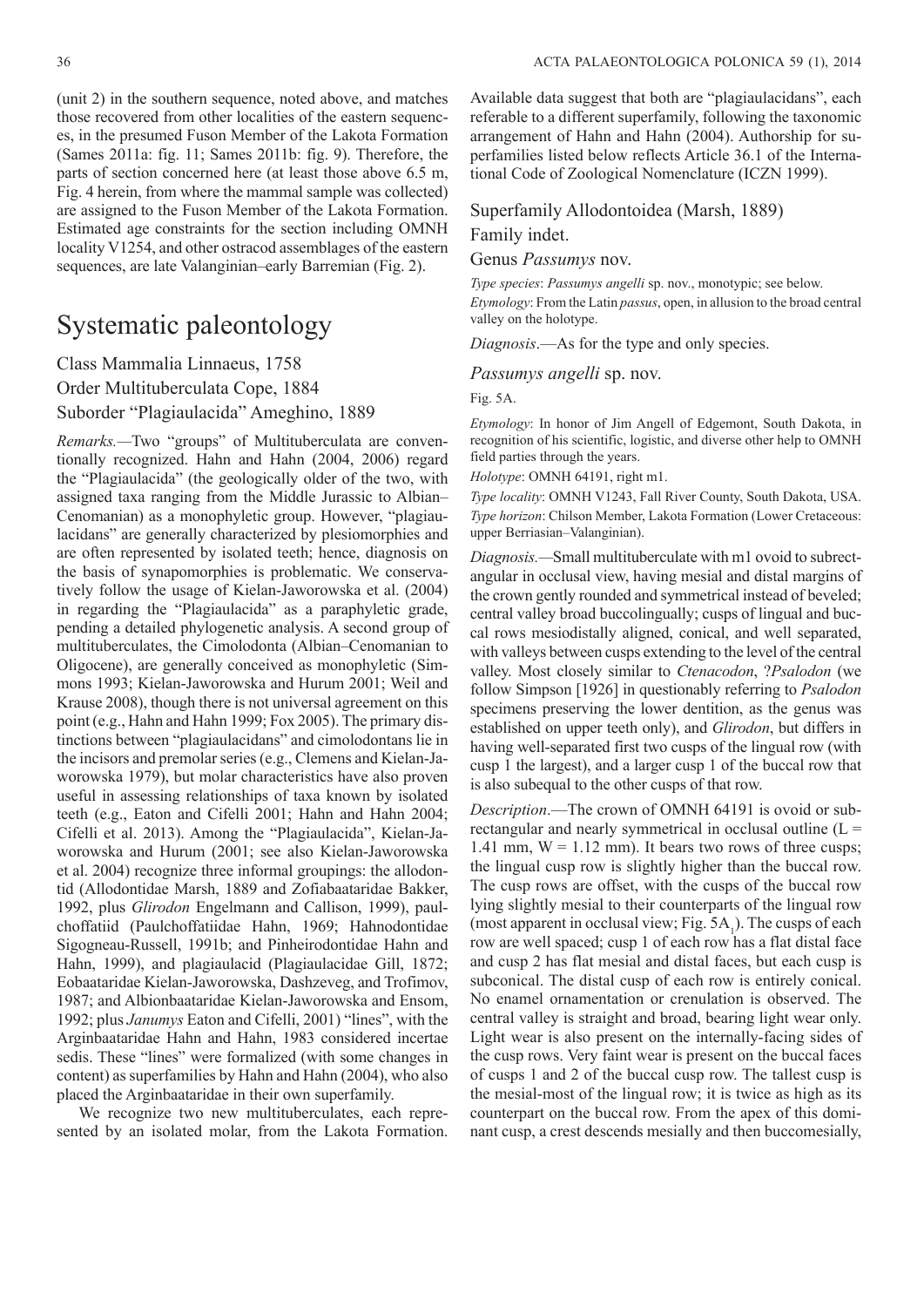terminating at the mesial end of the central valley. Weak crests descend from the apices of the distal cusps of each row, rimming the distal end of the central valley.

*Remarks*.—The m1 of *Passumys* is clearly distinct from that of cimolodontans in being proportionately short, in bearing only three cusps in each row, in having well separated, conical cusps, and in lacking any sort of enamel ornamentation (Fig. 5A). Among "plagiaulacidans" known by m1, *Passumys* differs from the Paulchoffatoidea in lacking cingulids (mesially and distally) and enlargement of the second cusp in the buccal row; from the Plagiaulacoidea in having better separated, more conical cusps, in lacking enamel ornamentation, in being symmetrical in occlusal view (no beveling of mesial or distal borders); and in having only three cusps in the buccal row (*Eobaatar clemensi* Sweetman, 2009 is described as bearing three cusps on the buccal row; however, the distal-most of these is comprised of two cuspules separated by a pit, giving the appearance of four cusps in this row); and from the Arginbaataroidea in having three (rather than two) cusps in the lingual row and in being symmetrical (not beveled mesially and distally) in occlusal view.

Among the Allodontoidea, *Passumys* is dissimilar to *Zofiabaatar pulcher* Bakker and Carpenter, 1990, which has an m1 that is sub-quadrate and that appears to have only two main cusps in each row, with additional, mesially-placed cusps united by a strong mesial cingulid (Kielan-Jaworowska et al. 2004: fig. 8.25G<sub>2</sub>). *Passumys* compares most favorably with m1s referred to species of *Ctenacodon* Marsh, 1879b, ?*Psalodon* Simpson, 1926, and *Glirodon* Engelmann and Callison, 1999. As noted in the diagnosis, *Passumys* differs in its more symmetrical occlusal outline, better separation of cusps in the lingual row (particularly cusps 1 and 2), and in having relatively larger first cusps of both rows. Like the lower dentition in general (Simpson 1929), m1s assigned to the various species of ?*Psalodon* and *Ctenacodon* are rather similar, differing in minor details. All have a distinctly small first cusp in the buccal row; this cusp tends to be rapidly reduced or obliterated by wear. These species are also characterized by significant union (to about half their heights) and close appression of the first two cusps in the lingual row. Judged by the published illustration (Engelmann and Callison 1999: fig. 25), the m1 of *Glirodon grandis* Engelmann and Callison, 1999 appears to be more similar to that of *Passumys* than are those of ?*Psalodon* and *Ctenacodon*, though it appears to differ in that the cusp rows converge mesially.

*Stratigraphic and geographic range*.—Lower Cretaceous (upper Berriasian–Valanginian), South Dakota, USA. Currently known only from the type locality and horizon.

Superfamily Plagiaulacoidea (Gill, 1872)

Family Plagiaulacidae Gill, 1872

Genus *Bolodon* Owen, 1871

*Type species*: *Bolodon crassidens* Owen, 1871, Durlston Bay, Purbeck Group (Berriasian: England).



Fig. 5. "Plagiaulacidan" multituberculate mammals from OMNH locality V1243, Lakota Formation (Lower Cretaceous: upper Berriasian–Valanginian), South Dakota, USA. **A**. The allodontoid *Passumys angelli* gen. et sp. nov., OMNH 64191 (holotype), right m1 in occlusal (A<sub>1</sub>, stereopair), buccal  $(A_2)$ , and lingual  $(A_3)$  views. **B**. The plagiaulacoid *Bolodon hydei* sp. nov., OMNH 62670 (holotype), right M2 in occlusal (B<sub>1</sub>, stereopair) and oblique lingual  $(B_2)$  views.

#### *Bolodon hydei* sp. nov.

#### Fig. 5B.

*Etymology*: In honor of Dayton Hyde, founder of the Institute of Range and the American Mustang, for his support and cooperation on the part of the Institute.

*Holotype*: OMNH 62670, a right M2.

*Type locality*: OMNH V1243, Fall River County, South Dakota, USA. *Type horizon*: Chilson Member, Lakota Formation (Lower Cretaceous: upper Berriasian–Valanginian).

*Diagnosis*.—Small multituberculate most comparable to *Bolodon osborni* but differing in that the second cusp of the lingual row is larger than the other two, the buccal ridge is less developed, mesiolingual corner of the crown extends farther mesially, and the distal margin of the crown is more squared-off (less pointed).

*Description*.—OMNH 62670 is complete and in a good state of preservation, except that it is heavily worn  $(L = 2.04$  mm,  $W = 1.74$  mm). Much of the enamel is missing, and the original extent of ornamentation is unclear. The presence of some ornamentation is suggested by two ridges that ascend mesially from the apex of cusp 1 in the buccal row, enclos-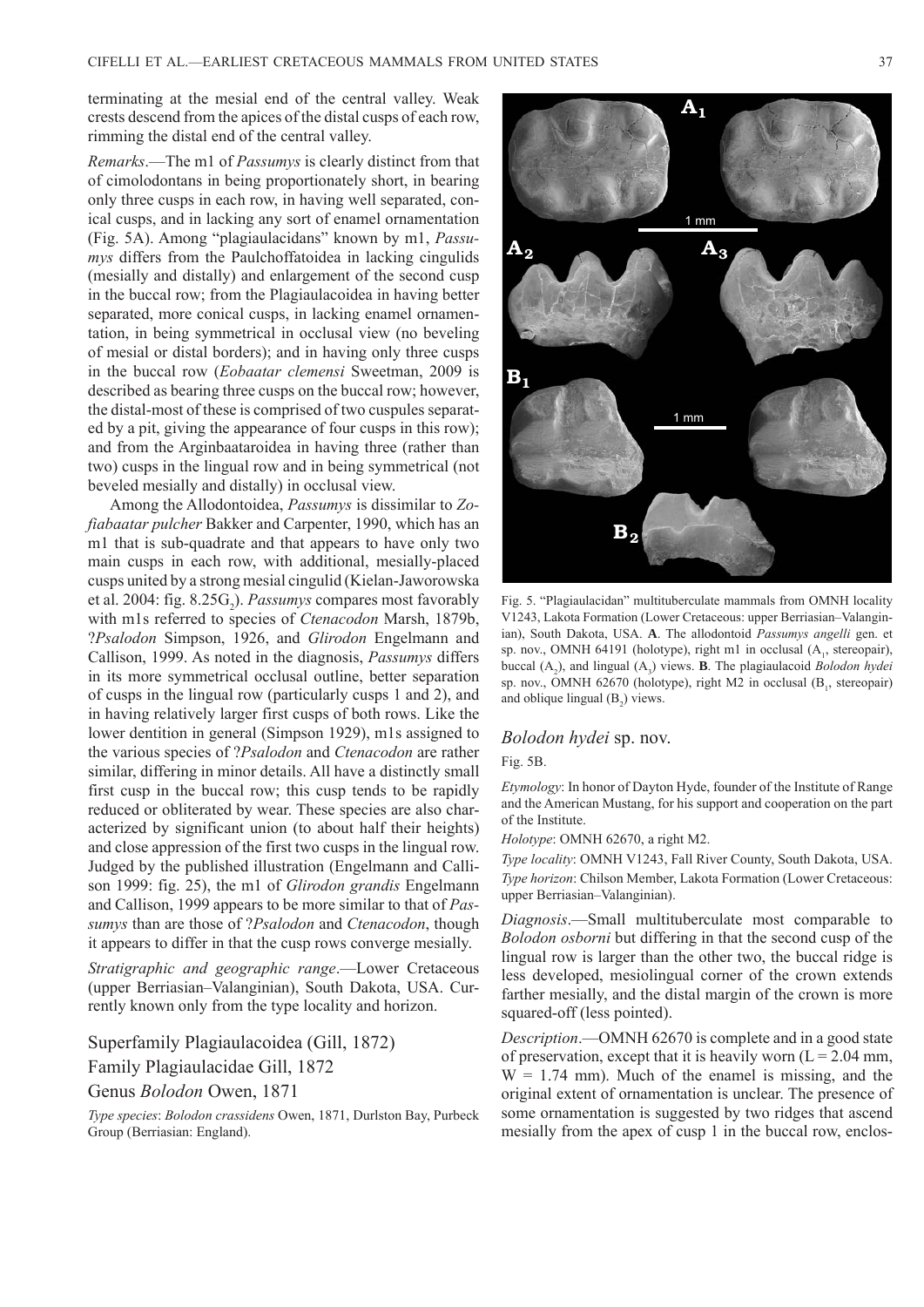ing a small basin on the mesial flank of that cusp (Fig. 5B); a second small basin is present mesiobuccal to the apex of buccal cusp 1. The buccal cusp row bears two large, subequal cusps, while the lingual cusp row appears to have had three cusps (abrasion of the mesial part of the lingual cusp row leaves interpretation open). The buccal ridge is heavily worn; it appears to have been buccolingually widest at the level of cusp 1 in the buccal row. The ridge extends distally to cusp 2 of the buccal cusp row as only a narrow ridge. The crown is therefore broadest at the level of cusp 1 of the buccal row. The crown tapers mesiolingually, with cusp 1 of the lingual row placed farther mesially than cusp 1 of the buccal row. The remaining cusps are relatively in-line transversely (as they are in *Iberica hahni* Badiola, Canudo, and Cuenca-Bescós, 2011). Buccal and lingual cusp rows are subequal in height but the buccal cusps are significantly broader-based. Adjacent faces of the buccal cusps (distal face of cusp 1, mesial face of cusp 2) are flat; both cusps have a semi-pyramidal appearance (buccal and lingual faces have flat wear facets). The lingual cusps have been substantially reduced by wear, but it is clear that they were joined to form a ridge (not developed as separate, conical cusps), with cusps separated by narrow, shallow grooves rather than deep valleys. Cusp 2 of the lingual row appears to have been the largest. Cusps 1 and 3 of the lingual row were probably subequal, but breakage of cusp 1 makes absolute size difficult to determine. The central valley is straight-sided and is worn into a broad V. Substantial wear is also present on the buccal face of the buccal cusp row, extending to and nearly obliterating the buccal ridge.

*Remarks.—*Individual molar characteristics often have perplexing distributions among the "Plagiaulacida" and basal Cimolodonta, and character polarities are not well understood in some cases; the following comments are based on the recent treatment of Cifelli et al. (2013). *Bolodon hydei* sp. nov. is probably plesiomorphic in a number of features, such as the presence of only two buccal and three lingual cusps, lack of separation between the mesial cingulum and first cusp of the buccal row, slight development of (and lack of cusps on) the mesiobuccal ridge, length relative to width, proportions of the cusps in the buccal row, and mesiodistal alignment of all cusps in the lingual row (Fig. 5B). The mesial margin of OMNH 62670 is sinuous, with a pronounced, mesially-projecting "spout" at the central valley. Polarity of this feature is uncertain; the condition occurs within various groups of "Plagiaulacida" and basal Cimolodonta. Derived conditions seen in *Bolodon hydei* include the probable presence of enamel ornamentation, sub-pyramidal outline of cusps in the buccal row, and joining of lingual cusps into a ridge, with narrow grooves (rather than well developed valleys) between cusps.

We compared *Bolodon hydei* with all "plagiaulacidans" and basal cimolodontans ("*Paracimexomys* group"; Kielan-Jaworowska and Hurum 2001) for which M2 is known. The foregoing combination of characters, together with apomorphies of individual taxa, distinguishes *B*. *hydei* from basal Cimolodonta, Allodontoidea, Arginbaataroidea, Paulchoffatoidea, and Eobaataridae. On the other hand, we found the

comparison with *B*. *osborni* Simpson, 1929 (Plagiaulacidae) so compelling that we consider the species congeneric. The holotype and referred M2 (see Kielan-Jaworowska and Ensom 1992) demonstrate some intraspecific variability in *B*. *osborni*, notably in the fact that enamel ornamentation (in the form of ribbing and pitting) is better developed on the referred specimen. Both differ from OMNH 62670 in having less difference in size between cusps of the lingual row, in having a more prominent mesiobuccal rim, and in having a distal margin that is more rounded, with the lingual side projecting farther distally.

*Stratigraphic and geographic range*.—Lower Cretaceous (upper Berriasian–Valanginian), South Dakota, USA. Currently known only from the type locality and horizon.

Order Eutriconodonta Kermack, Mussett, and Rigney, 1973 (sensu Gaetano and Rougier 2011) Family Triconodontidae Marsh, 1887

*Remarks.—*Cusp terminology follows that of Crompton and Jenkins (1968).

Gen. et sp. indet.

Fig. 6A–C.

*Material*.—OMNH 62800, a right lower molar from OMNH 1254, Fuson Member, Lakota Formation (Lower Cretaceous: upper Valanginian–lower Barremian), Meade County, South Dakota, USA.

*Description*.—OMNH 62800 is a very small  $(L = [0.96$  mm],  $W = 0.39$  mm), heavily abraded right lower molariform with three cusps definitively present, arranged in a mesiodistal line. The tooth closely resembles triconodontids such as *Priacodon* Marsh, 1887 and *Triconodon* Owen, 1859 in being low-crowned and mesiodistally long, with vertical cusps. Evidence of the roots is visible, though this region of the specimen is heavily abraded. In occlusal view (Fig. 6A), the crown tapers distally to a point occupied by cusp d. The tallest preserved cusp is identified as cusp a; it was likely substantially taller than the other cusps, though its absolute height is difficult to judge due to abrasion. In this regard, OMNH 62800 more closely resembles *Priacodon* than *Triconodon* or *Trioracodon* Simpson, 1928; in the latter two taxa, the principal cusps are more nearly subequal in height. Cusp b is missing but was most likely present, since the apex of cusp a is positioned above the notch between the roots, suggesting that the crown likely extended mesially well beyond the preserved margin. Cusp c is well separated from and about half the height of cusp a, and bears a ridge descending its lingual face. Cusp d is half again lower, and is positioned close to cusp c yet still distal to (i.e., overhanging) the distal root. There is an enamel ridge running down the buccal face of each preserved cusp (Fig. 6C). In occlusal view, the crests connecting the apices of the cusps run closer to the buccal margin of the crown. The lingual cingulid is connected to the apex of cusp d, but it is obliterated by abrasion lingual to cusp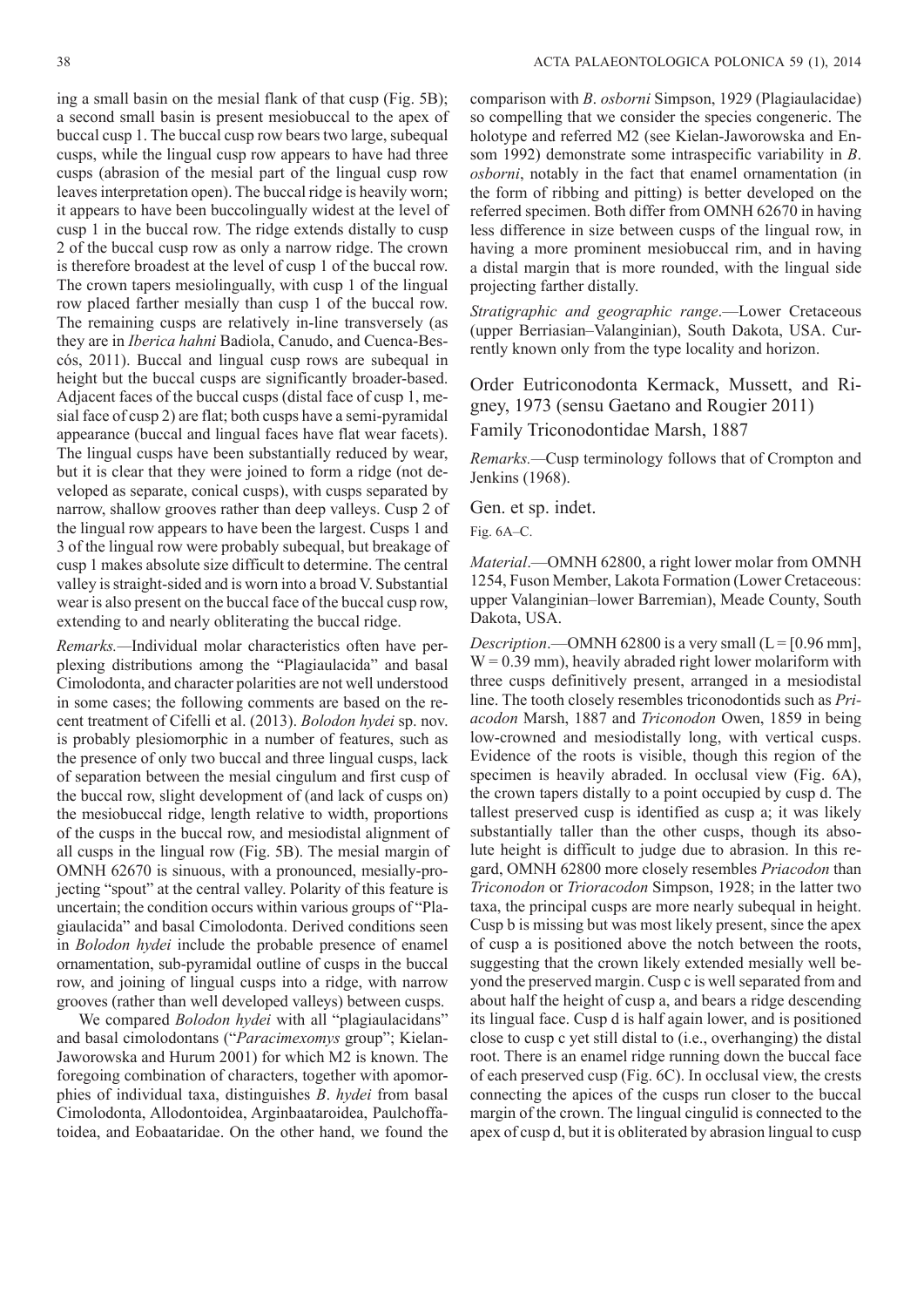c. An oval scar is present on the distal face of cusp d, likely from contact with the succeeding molar. Small wear facets are visible on the distobuccal faces of each preserved cusp.

*Remarks*.—OMNH 62800 possesses features which are characteristic of "triconodontine" triconodontids (Marsh 1887): the molar is low-crowned with vertical cusps, and cusp d is small and overhangs the distal root. In alticonodontines such as *Astroconodon* Patterson, 1951 and *Jugulator* Cifelli and Madsen, 1998, the main cusps are recumbent and cusp d is situated directly above the distal root (see, for example, Kielan-Jaworowska et al. 2004: figs. 7.15, 7.16). "Triconodontines", as defined by Simpson (1928) to include the Late Jurassic–Early Cretaceous genera *Priacodon* Marsh, 1887*, Triconodon* Owen, 1859, and *Trioracodon* Simpson, 1928, are paraphyletic in all recent phylogenetic analyses of eutriconodontans (Montellano et al. 2008; Kusuhashi et al. 2009; Gaetano and Rougier 2011), and are therefore more appropriately treated as a structural grade lacking the specializations of alticonodontines. Also of note is the absolute size of OMNH 62800; though damaged, it is substantially smaller than all described triconodontids, with the exception of the purported triconodontid *Victoriaconodon* Montellano, Hopson, and Clark, 2008 from the Lower Jurassic La Boca Formation of Mexico (Montellano et al. 2008). While the m1 is the only molariform preserved in *Victoriaconodon*, it differs substantially from OMNH 62800 and other described triconodontids (instead resembling amphilestids much more closely).

?Triconodontidae Marsh, 1887

Gen. et sp. indet.

Fig. 6D.

*Material*.—OMNH 62855, right mesial lower premolar from OMNH 1254, Fuson Member, Lakota Formation (Lower Cretaceous: upper Valanginian–lower Barremian), Meade County, South Dakota, USA.

*Description*.—The crown of OMNH 62855 is comparatively long mesiodistally  $(L = 1.04$  mm) and low-crowned, as is the case with mesial premolars of triconodontids (see Simpson 1928). Both roots of the tooth are broken and appear to have been buccolingually compressed, but the distal root was clearly larger than the mesial root. Between the roots, the inferior margin of the crown has a pronounced dorsal flexure. The crown is well preserved, with light apical wear on cusps a and c; cusp b appears to be damaged, but was clearly placed lower on the crown than cusp c. Cusp a is slightly recumbent distally, with sharp crests descending mesially and distally from its apex. The buccal face of cusp a is convex. Mesially, the crown is broad buccolingually; a faint bulge is present near the mesiobuccal base of the tooth, suggesting the presence of cusp f, but this region of the tooth is abraded and no further details are available. Distally, the crown tapers buccolingually; a stronger bulge is present at the distal base of the crown, though no cusp is developed. There is no evidence of a buccal cingulid.



Fig. 6. Triconodontid eutriconodontan mammals from OMNH locality V1254, Lakota Formation (Lower Cretaceous: upper Valanginian–lower Barremian), South Dakota, USA. **A–C**. Camera lucida drawings (A<sub>1</sub>–C<sub>1</sub>) and interpretive illustrations  $(A_2 - C_2)$  of OMNH 62800, right lower molar in occlusal (**A**), lingual (**B**), and buccal (**C**) views. **D**. OMNH 62855, right lower premolar in buccal view. A–C courtesy of Nicholas J. Czaplewski.

*Remarks*.—OMNH 62855 is embedded in a rock fragment; it is fully exposed in lateral view, and the crown is visible in occlusal view. The principal cusp is slightly asymmetrical in lateral view, with the apex tilted toward the presumed distal end (a supposition supported by the relative heights of the flanking cusps: presumed cusp c is placed higher on the flank of the central cusp than presumed cusp b, as is generally the case in mesial premolars of triconodontids). In this view, the central cusp has a convex lateral face, but a cingulid is entirely lacking. This supports our conclusion that this tooth represents a lower right premolar. Though larger than the species represented by OMNH 62800, this premolar represents another species smaller than all previously described triconodontid taxa.

## Superlegion Trechnotheria McKenna, 1975 Family Spalacotheriidae Marsh, 1887 Genus *Infernolestes* nov.

*Type species*: *Infernolestes rougieri* sp. nov., monotypic; see below. *Etymology*: From the Latin *infernus*, hell, in reference to Hell Canyon, from which the holotype was discovered, and to the conditions endured at the type locality.

*Diagnosis*.—As for the type and only species.

#### *Infernolestes rougieri* sp. nov.

Fig. 7.

*Etymology*: In honor of Guillermo Rougier, for his contributions to knowledge of Mesozoic mammals.

*Holotype*: OMNH 62671, right lower molar, identified as m1.

*Type locality*: OMNH V1243, Fall River County, South Dakota, USA.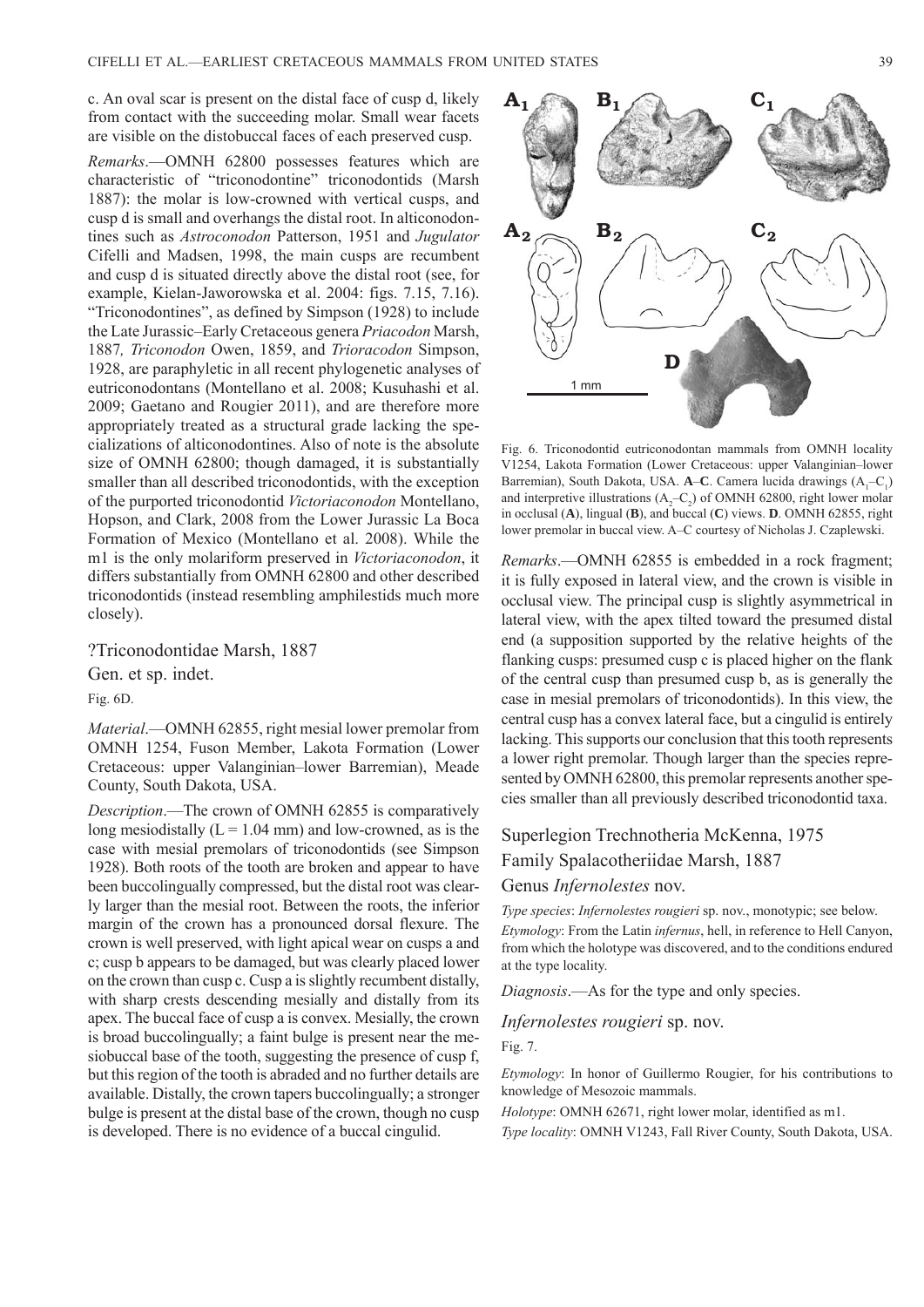*Type horizon*: Chilson Member, Lakota Formation (Lower Cretaceous: upper Berriasian–Valanginian).

*Diagnosis*.—Moderate-sized spalacotheriid differing from other spalacotheriids except *Heishanolestes* in having an m1 with an obtuse trigonid angle, in having the paraconid/ metaconid closely appressed to the protoconid (crown transversely narrow), and in possessing a wide, flat lingual cingulid; differs from other spalacotheriids except *Yaverlestes* in possessing a long mesial shelf; differs from other spalacotheriids except *Spalacotherium evansae* and *Yaverlestes* in bearing an incomplete buccal cingulid; differs from other spalacotheriids except *Spalacotheridium*, *Symmetrodontoides*, and *Heishanolestes* in possessing a flat (not dorsally flexed) lingual cingulid; differs from other spalacotheriids except *Spalacotheridium* and *Spalacolestes* in having a relatively shorter metaconid; differs from *Heishanolestes* in having a less obtuse trigonid angle and less robust trigonid cusps (especially the paraconid).

*Description*.—OMNH 62671 is a small molar ( $L = 1.25$  mm,  $W = 0.71$  mm) from the mesial end of the tooth row, probably representing the m1. It is preserved in a small fragment of dentary, but no traces of alveoli remain mesial or distal to this tooth. The three trigonid cusps form an obtuse angle (111º), with the protoconid by far the most robust and tallest cusp. The crown is virtually unworn, with the exception of slight apical wear on the metaconid and some breakage of the tip of the paraconid. The protoconid has an almost flat lingual face, and the cusp reclines distally so that its apex is closer to the metaconid than to the paraconid. The paraconid and metaconid originate very close to the base of the protoconid, with the paraconid roughly half the height of the metaconid. The paraconid is conical, and its apex is connected to the apex of the protoconid by a weak paracristid. The metaconid is also conical, and is slightly more than half the height of the protoconid. The metaconid is closely appressed to the protoconid, such that the protocristid is substantially higher than the paracristid; the postvallid shearing surface is also better developed than the prevallid surface. The lingual cingulid is very broad and bears two tiny cuspules mesial to the midpoint. This cingulid is also approximately horizontal in lingual view and roughly straight in occlusal view (i.e., not concave; Fig. 7A). There is a wide mesial shelf bearing a small but abraded cusp e, situated in a mesiodistal line with the paraconid and metaconid. Distally, cusp d is larger than cusp e but is still a small cusp. It is connected to the base of the metaconid by a weak crest, but this crest does not climb the distal face of the metaconid. The buccal cingulid is strong distally, weaker mesially, and incomplete at the midpoint of the crown (Fig. 7C), though it is possible the gap in the cingulid is a result of preservation. The cingulid flexes ventrally at the midpoint, the apex of this arch corresponding to the hiatus in the cingulid. The buccal margin of the crown is set substantially lower (ventral) relative to the lingual side. The obtuse angle formed by the trigonid cusps and the great height differential between the paraconid and metaconid lead us to suggest that OMNH 62671 represents an m1.



Fig. 7. The spalacotheriid "symmetrodont" mammal *Infernolestes rougieri* gen. et sp. nov. from OMNH locality V1243, Lakota Formation (Lower Cretaceous: upper Berriasian–Valanginian), South Dakota, USA. OMNH 62671 (holotype), right lower molar in occlusal (**A**, stereopair), lingual (**B**), and buccal (**C**) views.

*Remarks*.—*Infernolestes* gen. nov. is placed within the Spalacotheriidae based on the presence of derived characters and the absence of features typical of the Tinodontidae Marsh, 1887 and Zhangheotheriidae Hu, Wang, Luo, and Li, 1997 (see Rougier et al. 2003; Tsubamato et al. 2004; Li and Luo 2006). *Infernolestes* differs from tinodontids and zhangheotheriids (and resembles spalacotheriids) in the marked difference in height at the alveolar margin of the crown, with the buccal side extending farther ventrally. There is also substantial height difference between the paraconid and metaconid and the accompanying placement of the paracristid and protocristid, with the metaconid and protocristid much higher. The primary shearing crest on the crown, formed by the protocristid, is developed flush with the distal face of the trigonid; this crest functions as the leading edge of postvallid shear, which is present and developed at eruption in Spalacotheriidae (apomorphy). The paracristid is, in contrast, much more poorly developed. There appears to be a slight displacement of the mesial face of the trigonid, with a groove present between the paraconid and protoconid extending to the base of the cusps (Fig. 7A). Unfortunately, the tooth is unworn (other than some apical wear) and evidence of occlusal contact at these surfaces is absent. It is not entirely clear if the morphology seen in *Infernolestes* represents an intermediate condition between the development of shearing surfaces in plesiomorphic groups, which require remodeling through wear (see Crompton and Jenkins 1968; Cifelli et al. 1998; Luo and Ji 2005), and the derived spalacotheriids, which have a functional surface present at eruption (see Cifelli and Madsen 1999). However, the balance of character evidence supports placement of this taxon within the Spalacotheriidae.

*Infernolestes* does differ from nearly all spalacotheriids (and instead resembles tinodontids and zhangheotheriids) in the obtuse angle of the trigonid and the relatively poor transverse development of the trigonid (especially the short length of the pre- and postvallid shearing surfaces; Fig. 7A). Howev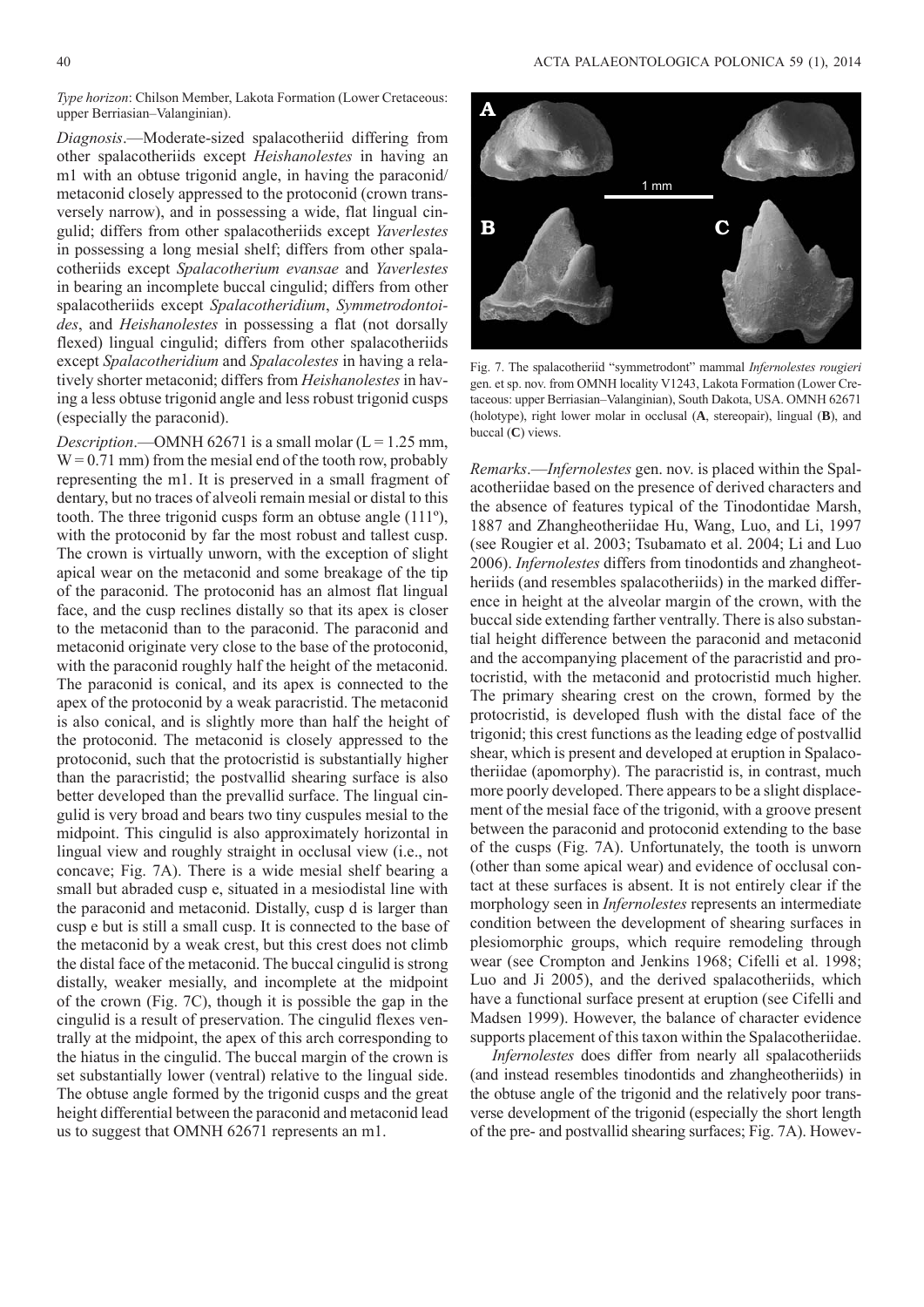er, a close point of comparison exists with the morphology of the m1 in *Heishanolestes* Hu, Fox, Wang, and Li, 2005 (Hu et al. 2005: fig. 4B), which is clearly a spalacotheriid based on the remainder of the molar series. These two taxa also share a wide lingual cingulid (to the exclusion of all other described spalacotheriids), but *Infernolestes* lacks the specialized, robust cusps of the m1 in *Heishanolestes* and, in general proportions, more closely resembles the m1 of other North American spalacotheriids (such as *Spalacolestes* Cifelli and Madsen, 1999 and *Spalacotheridium* Cifelli, 1990; see Cifelli and Madsen 1999). Currently, the oldest known spalacolestine spalacotheriid is *Yaverlestes* (Sweetman 2008), from the Barremian of Britain. However, mesial lower molars (the only material available for *Infernolestes*) are generally not informative as to subfamilial relationships, and we therefore conservatively refer the Lakota taxon to the Spalacotheriidae only.

Two additional specimens referred to spalacotheriid taxa bear mention in this context. Fox (1976) described *Symmetrodontoides canadensis* Fox, 1976 on the basis of a dentary fragment preserving three molars, which he identified as the m3–5. He referred a second dentary fragment bearing a single, low-crowned molariform tooth to the same species, identifying this tooth as the m1 (Fox 1976: fig. 4). The cusps form a severely obtuse angle (much more so than in *Infernolestes*), while the distal molars are more typical of a spalacotheriid. However, this specimen more likely represents a deciduous premolar (see discussion in Cifelli 1999b), and the holotype of *Symmetrodontoides canadensis* can be reinterpreted with confidence to contain the m1–3. Gill (2004: fig. 4A, B) referred an isolated molariform from Cliff End (Valanginian of Britain) to *Spalacotherium* cf. *tricuspidens*; it is unclear if this specimen actually represents the m1 of a species of *Spalacotherium* Owen, 1854, but it does bear close resemblance to the m1 of *Heishanolestes* (Hu et al. 2005: fig. 4B). The specimen is lower-crowned and has a more obtuse trigonid angle than *Infernolestes*, with bulbous cusps and a paraconid set more mesially (as in *Heishanolestes*). The mesial shelf is very short and cusp d is apparently lacking; this, coupled with very weak cingulids may suggest that this low-crowned tooth represents a different iteration of a spalacotheriid deciduous premolar.

*Stratigraphic and geographic range*.—Lower Cretaceous (upper Berriasian–Valanginian), South Dakota, USA. Currently known only from the type locality and horizon.

### Superorder Dryolestoidea Butler, 1939 Family Dryolestidae Marsh, 1879b

*Remarks*.—We follow the synonymies recognized by Martin (1999) but retain usage of separate names in cases where synonyms were suggested but not formally proposed (see below).

#### Genus *Lakotalestes* nov.

*Type species*: *Lakotalestes luoi* sp. nov., monotypic; see below. *Etymology*: Named for the Lakota Formation, from whence the holotype and only known specimen of the type species was collected; and the Greek *lestes*, robber or plunderer, a commonly-used suffix for genera of small, presumably faunivorous mammals.

*Diagnosis*.—As for the type and only species.

*Lakotalestes luoi* sp. nov.

Fig. 8A.

*Etymology*: In honor of Zhe-Xi Luo, for his contributions to knowledge of Mesozoic mammals.

*Holotype*: OMNH 62673, right upper molar from the distal part of the series, perhaps M5.

*Type locality*: OMNH V1243, Fall River County, South Dakota, USA. *Type horizon*: Chilson Member, Lakota Formation (Lower Cretaceous: upper Berriasian–Valanginian).

*Diagnosis*.—Small dryolestid; upper molars differing from those of *Dryolestes*, *Krebsotherium*, and *Laolestes* in having stylocone placed mesially, adjacent to parastyle and buccal terminus of relatively straight paracrista, rather than in a more median position; differs from all Dryolestidae except *Portopinheirodon* (which differs in having median ridge mesially placed and closely paralleling paracrista), *Kurtodon pusillus* (which differs in lacking the metacone) and *Amblotherium nanum* (which differs in having a weaker median ridge) in lacking cusp "C". Most similar to *Miccylotyrans minimus*, differing in: slightly larger size, broader ectoflexus, lacking cusp "C" and parastylar hook; and in having a stronger, continuous (from paracone to median cusp) median ridge; well-developed, tall median cusp; and broad-based central cusp placed on median ridge.

*Description*.—OMNH 62673 is a small  $(L = 0.86$  mm,  $W =$ 1.40 mm) right upper molar with light wear, missing the apex and part of the lingual face of the paracone, and the stylocone-parastyle; the enamel is slightly damaged in the regions of metastyle and metacone, but the presence of these structures is clear. In occlusal profile the crown is buccolingually wide, a well-marked ectoflexus is present, and the parastylar lobe projects mesiobuccally rather than mesially, suggesting that the tooth represents a distal locus in the maxilla (Fig.  $8A<sub>1</sub>$ ). Comparison to the most morphologically similar species, *Miccylotyrans minimus* Simpson, 1927, *Amblotherium pusillum* (Owen, 1866), *A*. *gracile* Marsh, 1879a, and *Kurtodon pusillus* Osborn, 1887, indicates that OMNH 62673 is M5 or, less likely, M6. Like other dryolestids, three roots are present. Of these, the lingual root is notably robust, being as broad mesiodistally as the two buccal roots combined (Fig.  $8A<sub>2</sub>$ ). A groove is present on the buccal face of the lingual root, which bends mesially toward the tip—another indication that the tooth occupied a distal position in the molar series.

The paracone has a rounded (not angular) lingual profile; its mesial face is vertical whereas the distal face slopes slightly, so that the paracone appears to be tilted mesially. The apex of this cusp is missing, but it was clearly the tallest cusp on the tooth. The paracrista and metacrista form sharp, raised crests to enclose a trigon basin. Enamel is missing from part of the metacrista, but a distinct swelling shows that the metacone was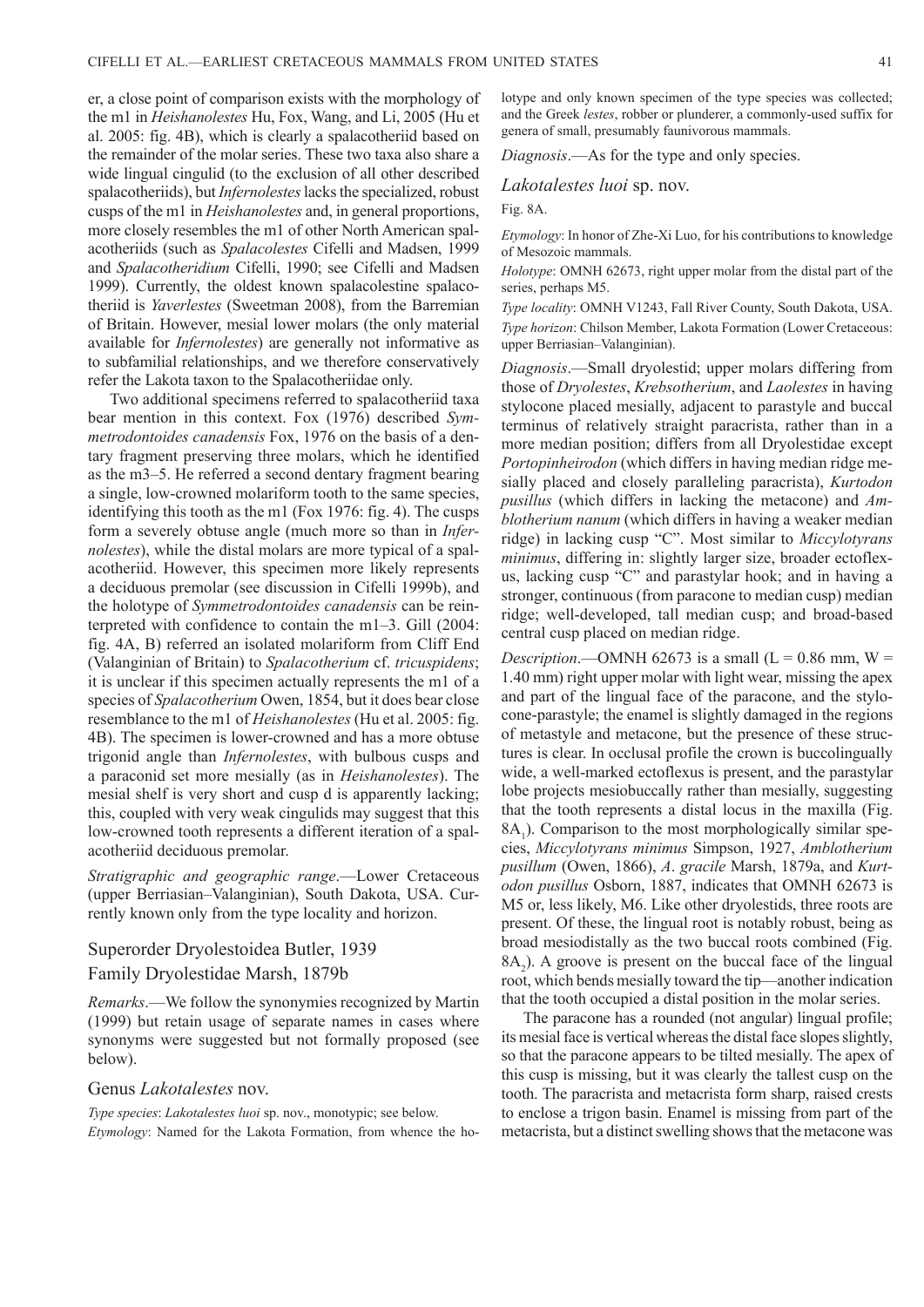

Fig. 8. Dryolestid mammals from the Lakota Formation (Lower Cretaceous: upper Berriasian–lower Barremian), South Dakota, USA. **A**. *Lakotalestes luoi* gen. et sp. nov., OMNH 62673 (holotype), from OMNH locality V1243; right upper molar in occlusal  $(A_1, \text{stereopair})$ , buccal  $(A_2)$ , mesial  $(A_3)$ , and distal  $(A_4)$  views, with interpretive illustration  $(A_5)$  of occlusal view. **B**. cf. *Lakotalestes luoi*, OMNH 62854, from OMNH locality V1254; right lower molar (trigonid only) in occlusal  $(B<sub>1</sub>$ , stereopair) and lingual  $(B_2)$  views.

buccolingually elongate and well developed. Cusp "C", usually present on upper molars of dryolestids (Prothero 1981), is lacking, but the metastyle is developed as a distinct cusp (well seen in buccal view; Fig.  $8A_2$ ) at the buccal margin of the stylar shelf, just mesial to the buccodistal corner of the tooth.

A well-marked median ridge extends buccally from the paracone, terminating in a distinct, mesiodistally developed median cusp that is situated at the deepest part of the ectoflexus, somewhat lingual to the buccal margin of the tooth. The most distinctive feature of the upper molar of *Lakotalestes luoi* gen. et sp. nov. is the presence of another cusp, herein termed the central cusp, on the median ridge about two-thirds of the distance from paracone to median cusp. The central cusp is nearly as tall as the median cusp and is much broader-based, occupying the greater part of the trigon basin.

The paracrista extends buccally from the paracone for about two-thirds of the crown width, terminating at the distolingual base of the parastylar lobe. The stylocone is not preserved, but its presence may be inferred from the upward curvature of preserved adjacent enamel and by the presence

of a crest that joined the stylocone to the more distally-lying median cusp (Fig.  $8A_3$ ). The parastyle is also missing; judged by the parastylar lobe that remains toward the base of the crown, the parastyle did not form a hook-like structure.

*Remarks*.—*Lakotalestes luoi* gen. et sp. nov. appears structurally closest to *Miccylotyrans minimus* (from the Kimmeridgian–Tithonian Morrison Formation, USA at Como Quarry 9; Simpson 1927), and, to a lesser extent, *Kurtodon pusillus* and *Amblotherium* spp. (known by upper dentitions from the Berriasian Purbeck Limestone Group, UK at Durlston Bay; Simpson 1928; *Amblotherium* is well represented by lower dentitions from the Morrison as well). Both *Miccylotyrans* and *Kurtodon* may be based on upper dentitions belonging to species of *Amblotherium* (Martin 1999) and were tentatively recognized as such by Kielan-Jaworowska et al. (2004). We have retained usage of separate names in order to promote specificity in the differential diagnosis and comparisons. *Lakotalestes* is similar to *Miccylotyrans* in that the paracrista terminates at the base of the stylocone, whereas in *Kurtodon* and *Amblotherium* spp. the crest ascends the flank of the cusp, generally terminating at its apex. Like *Lakotalestes*, *Miccylotyrans* has a median cusp (though it is smaller and placed just distal to the small ectoflexus), also reportedly present, in diminutive form, in *Amblotherium nanum* (Owen, 1871) and *Kurtodon pusillus* (see Simpson 1928). A strong, complete median ridge is present in *Lakotalestes*. A complete median ridge is also variably present in *Miccylotyrans*; the ridge is present but incomplete buccally in *Kurtodon*, faint to absent (depending on tooth position) in *Amblotherium nanum*, and lacking in *A*. *pusillum*. Also variable in their presence among these taxa are cusps on the metacrista: *Lakotalestes* has a metacone but no cusp "C"; both cusps are present in *Miccylotyrans* and *Amblotherium pusillum* but lacking in *A*. *nanum* and *Kurtodon*. *Lakotalestes* is unique in the development of a broad-based central cusp (Fig.  $8A_1$ ,  $A_2$ ). A cusp is also present in this position on the single known upper molar of the dryolestoid *Donodon perscriptoris* Sigogneau-Russell, 1991c, described and placed in its own monotypic family by Sigogneau-Russell (1991c). *Donodon* does not otherwise invite close comparison.

In his cladistic analysis of relationships among Dryolestidae (including only taxa known by both upper and lower dentitions), Martin (1999) recognizes a basal dichotomy of included genera; *Amblotherium* lies in a clade with the Iberian *Krebsotherium* Martin, 1999 and *Crusafontia* Henkel and Krebs, 1969. *Krebsotherium* (monotypic), represented by *K*. *lusitanicum* Martin, 1999, is known from the early Kimmeridgian of Guimarota, Portugal (Martin 1999). The type of *Crusafontia*, *C*. *cuencana* Henkel and Krebs, 1969, is known from lower Barremian horizons at Galve and Uña, Spain (Henkel and Krebs 1969; Krebs 1993); a referred species, *C*. *amoae* Cuenca Bescós, Badiola, Canudo, Gasca, Moreno-Azanza, 2011, was recovered from a slightly older (Hauterivian–Barremian) horizon of the El Castellar Formation at Galve (Cuenca Bescós et al. 2011). Both the clade *Krebsotherium* (*Crusafontia* (*Amblotherium*)) and its con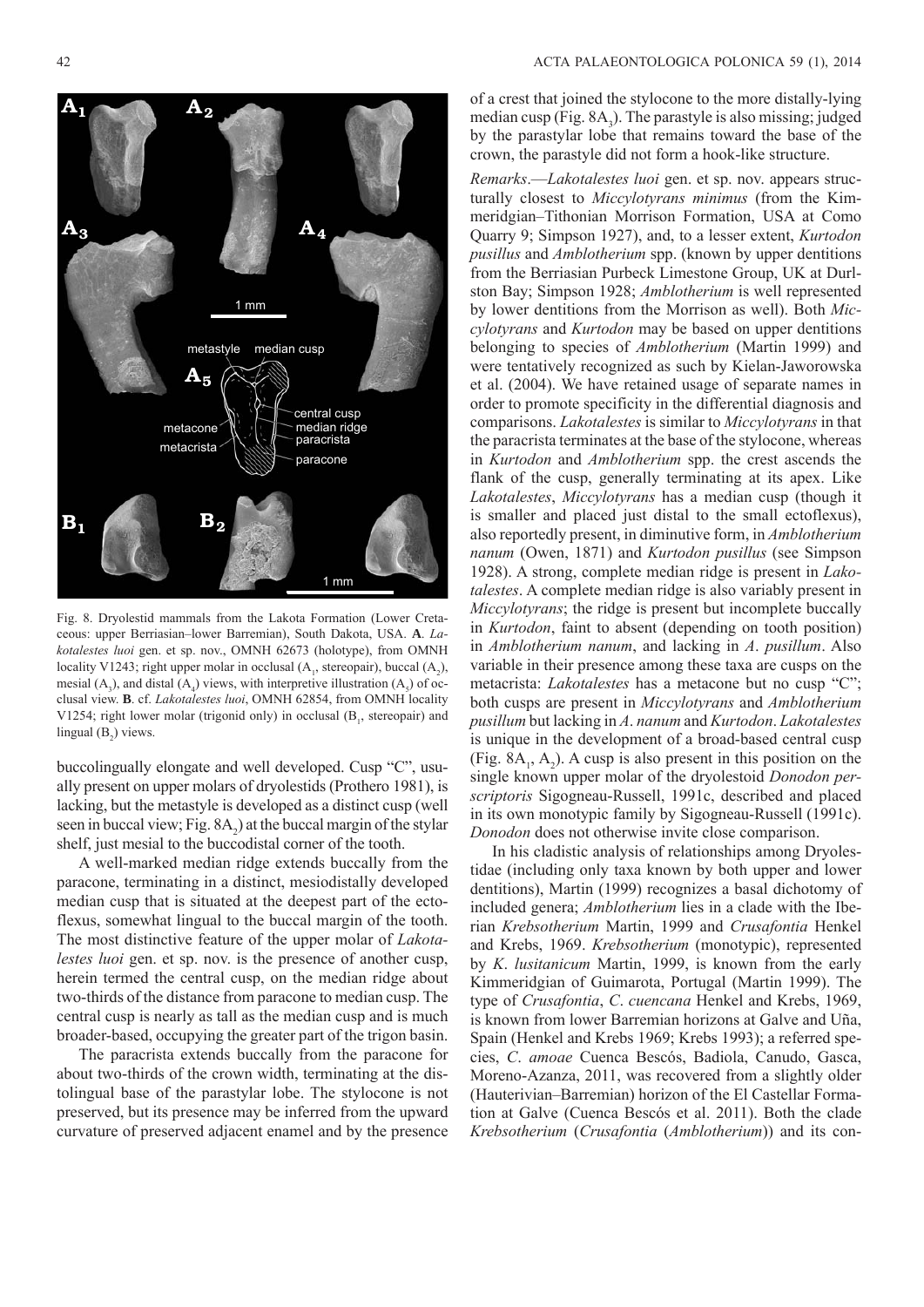stituents are diagnosed by apomorphies of the lower molars (Martin 1999). As inferred for *Lakotalestes*, these taxa are primitive relative to other dryolestids in retaining a stylocone that is small; the stylocone is somewhat more distally placed in *Krebsotherium* than in *Crusafontia* or *Lakotalestes*, but variably retains connection to the paracrista (the paracrista extends to the apex of the stylocone in both species of *Crusafontia* whereas it terminates at the base of that cusp in *Lakotalestes*). In addition to its distally placed stylocone, *Krebsotherium* is dissimilar to *Lakotalestes*, *Amblotherium* spp., *Miccylotyrans*, *Kurtodon*, and *Crusafontia* in having a mesiodistally broader paracone profile and in lacking an ectoflexus. Cusp "C" and the metacone are variably present, at least, on molars of *C*. *amoae*; the condition in *C*. *cuencana* is uncertain because of wear on the only known upper molar. The median cusp is absent from the known upper molar of *C*. *cuencana* and variably present in *C*. *amoae*; a median ridge is lacking from known specimens of both species.

In their recent description of a highly specialized dryolestoid from the Late Cretaceous of South America, Rougier et al. (2011) published a phylogeny of the Dryolestoidea including a broad sample of Laurasian taxa. This study is the most recent (and most comprehensive to date) cladistic analysis of relationships among Dryolestidae, highlighting the endemism that South American forms had evolved by the end of the Cretaceous. However, the contents and topology of both the Dryolestidae and Paurodontidae Marsh, 1887 resulting from their analysis are very different from traditional hypotheses (e.g., Prothero 1981; Martin 1999; Luo et al. 2002). For example, the Paurodontidae are restricted to just three of the sampled taxa, with *Henkelotherium* Krebs, 1991 (previously considered a paurodontid) placed instead at the base of the Dryolestidae. The relationships of characteristic dryolestid genera within the family also differ markedly from those proposed by Martin (1999), with *Laolestes* Simpson, 1927 sharing a closer relationship with *Amblotherium* instead of with *Dryolestes*. It should be noted that Bremer support is, however, very weak at all nodes in this region of their cladogram (Rougier et al. 2011: fig. S1). Given the somewhat unstable relationships within Laurasian Dryolestoidea and the proposed similarities between *Lakotalestes* and *Amblotherium*, more complete material from the earliest Cretaceous Lakota Formation could help provide additional resolution.

*Stratigraphic and geographic range*.—Lower Cretaceous (upper Berriasian–Valanginian), South Dakota, USA. Currently known only from the type locality and horizon.

cf. *Lakotalestes luoi* sp. nov.

Fig. 8B.

*Material*.—OMNH 62854, a partial right lower molar from OMNH V1254, Fuson Member, Lakota Formation (Lower Cretaceous: upper Valanginian–lower Barremian), Meade County, South Dakota, USA.

*Description*.—OMNH 62854 is a moderately to well-worn right lower molar lacking the talonid, which appears to have been abraded off  $(L = [0.69 \text{ mm}]$ ,  $W = 0.84 \text{ mm}$ ). The roots are broken, but their bases show that the distal root was much smaller than the mesial root and was positioned lingually, under the distolingual base of the metaconid. This is a distinguishing feature of the Dryolestidae (Simpson 1927). The buccal side of the crown extends farther downward than the lingual side, reflecting a lower buccal than lingual alveolar border. This was described as a dryolestid apomorphy by Prothero (1981), though a similar condition presents in the Spalacotheriidae. Like other dryolestids, the trigonid is mesiodistally compressed compared to the condition in the Paurodontidae or stem Zatheria McKenna, 1975 (angle =  $31^\circ$ ; Fig.  $8B_1$ ). Each of the cusps shows apical wear, but it is clear that all were pointed and cusp-like; judged by what remains, they appear to have been gracile. Both the paracristid and protocristid are well developed and bear strap-like wear facets. Wear along the protocristid is especially strong, but because it is oblique to the occlusal plane this does not appear to have significantly affected the apex of the metaconid. The protoconid, which is also beveled on its mesial face (owing to wear on the paracristid), is most dramatically affected by apical wear, being only slightly taller than paraconid and metaconid. The metaconid has a broader base than the paraconid but the cusps are equal in height. The paraconid has a slight mesial tilt, but is best described as semi-erect rather than procumbent, best seen in lingual view (Fig.  $8B_2$ ).

*Remarks*.—OMNH 62854 cannot be directly compared with *Lakotalestes luoi*, which is based on an upper molar. It appears to have come from a slightly smaller individual than that represented by the holotype of the species (tooth lengths cannot be directly compared, as the talonid of OMNH 62854 is missing), but they are similar enough in size to have belonged to the same species. Though the two specimens are from different localities positioned at different horizons (and, presumably, differing somewhat in age), comparisons below suggest that OMNH 62854 is morphologically appropriate to have belonged to *Lakotalestes luoi* or a similar taxon. Taken together, the restricted stratigraphic interval represented by these two localities, the very small number of mammalian specimens recovered, and the favorable morphological comparisons between the upper and lower molars lead us to retain this tentative referral as a working hypothesis, at least until the record from the Lakota Formation improves. These comparisons follow the character polarities and tree presented by Martin (1999); numbers in parentheses refer to characters in his data matrix (Martin 1999: 83).

OMNH 62854 lacks apomorphies seen in the major clade of Dryolestidae identified by Martin (1999), that including the last common ancestor of *Dryolestes* and *Laolestes*, and all of its descendants. The paraconid is cusp-like, not shovel-like (9), as in *Dryolestes* and *Peraspalax* Owen, 1871; similarly, the metaconid is pointed and not mesiodistally elongate (11) as it is in *Phascolestes* Owen, 1871, *Guimarotodus* Martin, 1999, or *Laolestes*. Other apomorphies seen in one or more genera of this group are also lacking: extreme mesiodistal compression (20; *Phascolestes*), metaconid in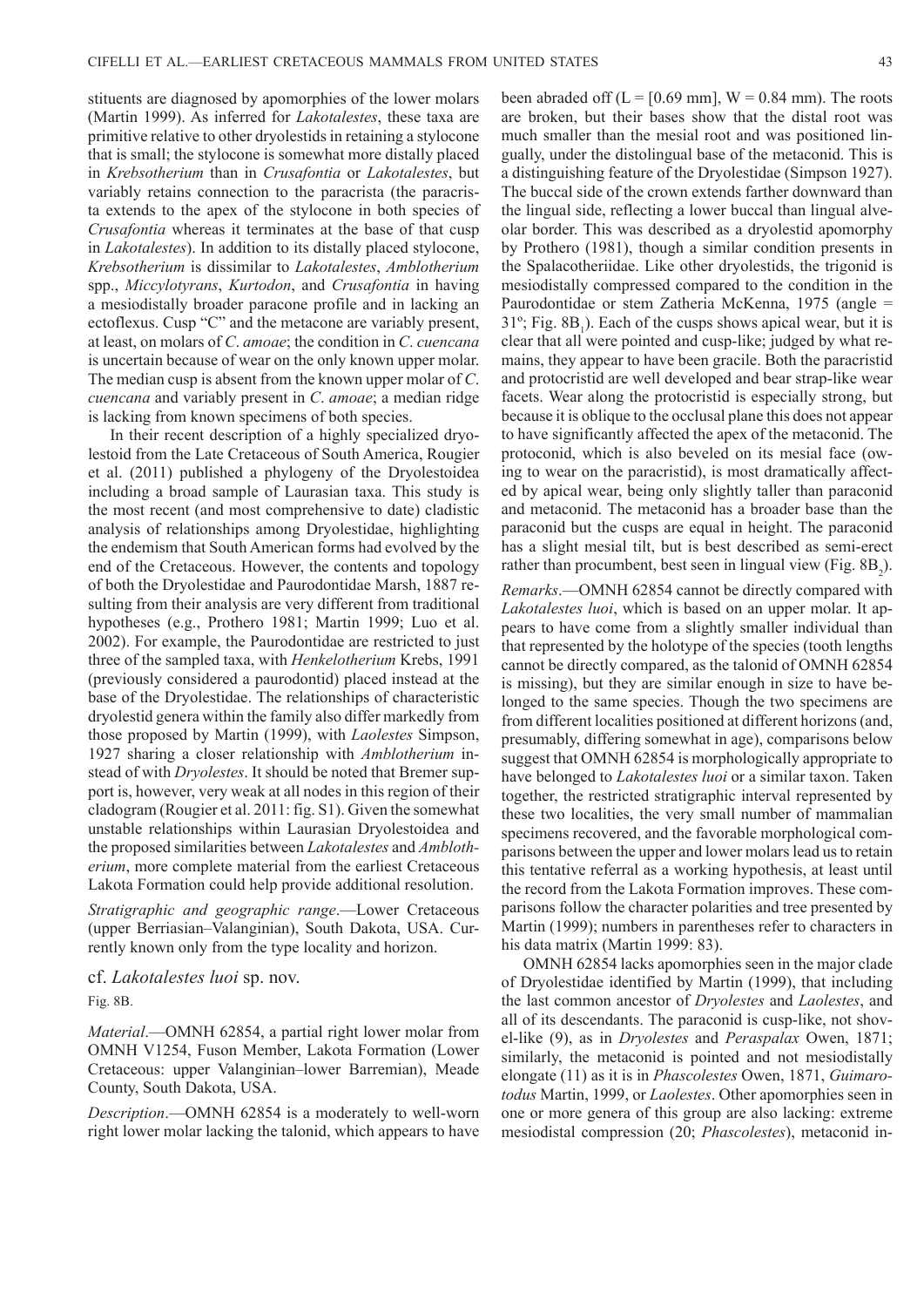flated and paraconid flexed (12, 16; *Guimarotodus*), and bifid metaconid (*Laolestes*).

Conversely, OMNH 62854 is similar to the clade (*Krebsotherium* (*Crusafontia* + *Amblotherium*)) in its pointed (not stocky) cusps (7). It lacks the flexed paraconid (16) seen in *Krebsotherium* (also seen in *Guimarotodus*, a presumed homoplasy). OMNH 62854 is similar to the clade (*Crusafontia* + *Amblotherium*) in having a semi-erect paraconid (Thomas Martin personal communication, 2011) and slender cusps, differing from *Crusafontia* in lacking a mesial cingulid. Significantly, the paraconid and metaconid of the Lakota specimen are of equal height (19), as is the case in *Amblotherium* spp. The identity of OMNH 62854 will remain unknown until and unless similar lower teeth are found in association with upper molars. However, as the upper molar OMNH 62673 is most comparable to those seen in species of *Amblotherium*, *Miccylotyrans*, and *Kurtodon*, (which are suspected synonyms and which occupy the same position on the tree published by Martin 1999), OMNH 62854 is morphologically appropriate, at least in known respects, to belong to *Lakotalestes luoi*.

#### Superorder Zatheria McKenna, 1975

*Remarks*.—Kielan-Jaworowska et al. (2004) defined the Zatheria as a node-based taxon to include the last common ancestor of *Peramus* Owen, 1871 + Boreosphenida Luo, Cifelli, and Kielan-Jaworowska, 2001, plus all of its descendants (see Prothero 1981 for a character-based definition encompassing the same taxa). As pointed out by Martin (2002), this definition excludes taxa (e.g., *Amphitherium* Blainville, 1838; *Arguimus* Dashzeveg, 1979; *Nanolestes* Martin, 2002) generally accepted as stem-lineage(s) to the same monophyletic group. We follow Martin (2002) in recognizing the Zatheria as a stem-based taxon, including all mammals more closely related to the Tribosphenida McKenna, 1975 (= Boreosphenida, see Davis 2011b) than to the Dryolestoidea. We follow Lopatin and Averianov (2006b) and Davis (2011a) in referring to the single talonid cusp as a hypoconid rather than a hypoconulid (Kielan-Jaworowska et al. 2004) or simply "talonid cusp" (Sigogneau-Russell 2003).

Family, genus, and species indet. Fig. 9A.

*Material*.—OMNH 67137, incomplete right lower molar from OMNH V1254, Fuson Member, Lakota Formation (Lower Cretaceous: upper Valanginian–lower Barremian), Meade County, South Dakota, USA.

*Description*.—OMNH 67137 is a very small (maximum length of preserved part <0.6 mm) lightly worn right lower molar missing the paraconid, most of the protoconid, and the apex of the hypoconid; the enamel is otherwise well preserved. The metaconid is erect and sharply pointed but mesiodistally broad-based, suggesting that the trigonid would have been relatively open lingually. The protocristid and what remains of the protoconid suggest that the metaconid would have

been positioned distal to that cusp, not transversely aligned with it (Fig.  $9A_1$ ). From the apex of the metaconid the distal metacristid forms a keel (worn almost flat) that descends the distal face of the metaconid, curving slightly buccally and distally as it approaches the talonid (Fig.  $9A_3$ ). Wear facet 1 (for the mesial face of the paracone on the opposing upper molar, numbering scheme follows that of Crompton 1971) is present as a continuous facet that occupies the entire distal face of the trigonid (as preserved), curving into the deepest recess of the ectoflexid, adjacent to the terminus of the distal metacristid. The talonid is low but mesiodistally elongate and tapers only slightly distally until the level of the hypoconid, where it is rounded in occlusal view. The ectoflexid is well marked and would have been prominent were the buccal face of the protoconid complete. A narrow notch separates the end of the distal metacristid from a small cusp, the "mesoconid" of Butler (1990) and Martin (2002), which is separated distally from the cristid obliqua by another, similarly narrow notch. The cristid obliqua ascends the talonid distobuccally, terminating at the hypoconid, which occupies the distobuccal corner of the tooth. The apex of the hypoconid is missing, but it does not appear to have been buccolingually expanded. No further talonid cusps or crests are present, nor is there any hint of a talonid basin. Wear facet 3 (for the distal face of the paracone on the opposing upper molar) appears on the mesial flank of the hypoconid, extending a short way mesiolingually into the ectoflexid and toward wear facet 1.

*Remarks*.—Incomplete as it is, OMNH 67137 preserves part of the trigonid and the talonid almost intact, which provide some basis for discussion of its affinities. The relatively open trigonid (as judged by the mesially extensive base of the metaconid) and, especially, features of the talonid preclude reference to the Dryolestoidea: the distal metacristid is well defined and leads to a prominent, distobuccally-oriented, ascending cristid obliqua; and the talonid is elongate, with a tall, buccally placed hypoconid (Fig. 9A). Each of these features is characteristic of the Zatheria sensu Martin (2002), to which we accordingly refer OMNH 67137. The Lakota specimen lacks an entocristid, incipient talonid basin, and entoconid; one or more of these derived characters are seen (sometimes variably and/or in subtle form) in *Palaeoxonodon* Freeman, 1979, *Peramus*, *Minimus* Sigogneau-Russell, 1999, *Magnimus* Sigogneau-Russell, 1999, and *Arguimus* (Sigogneau-Russell 1999, 2003; Martin 2002; Lopatin and Averianov 2006b; Davis 2012). Also worthy of note is the "mesoconid" present between distal metacristid and cristid obliqua on the talonid of OMNH 67137. According to Martin (2002), a similar cusp is present in *Nanolestes drescherae* Martin, 2002, *Palaeoxonodon*, *Arguimus* and, variably, in *Peramus*. As Martin (2002) noted, the condition may prove to be a synapomorphy among certain Zatheria.

Of described basal Zatheria, OMNH 67137 is very close in overall size and appearance to lower molars of *Palaeoxonodon* from the Forest Marble (Bathonian) of Britain (Freeman 1979; Sigogneau-Russell 2003; placed within the Amphitheriidae by Davis 2011a); in fact, characters with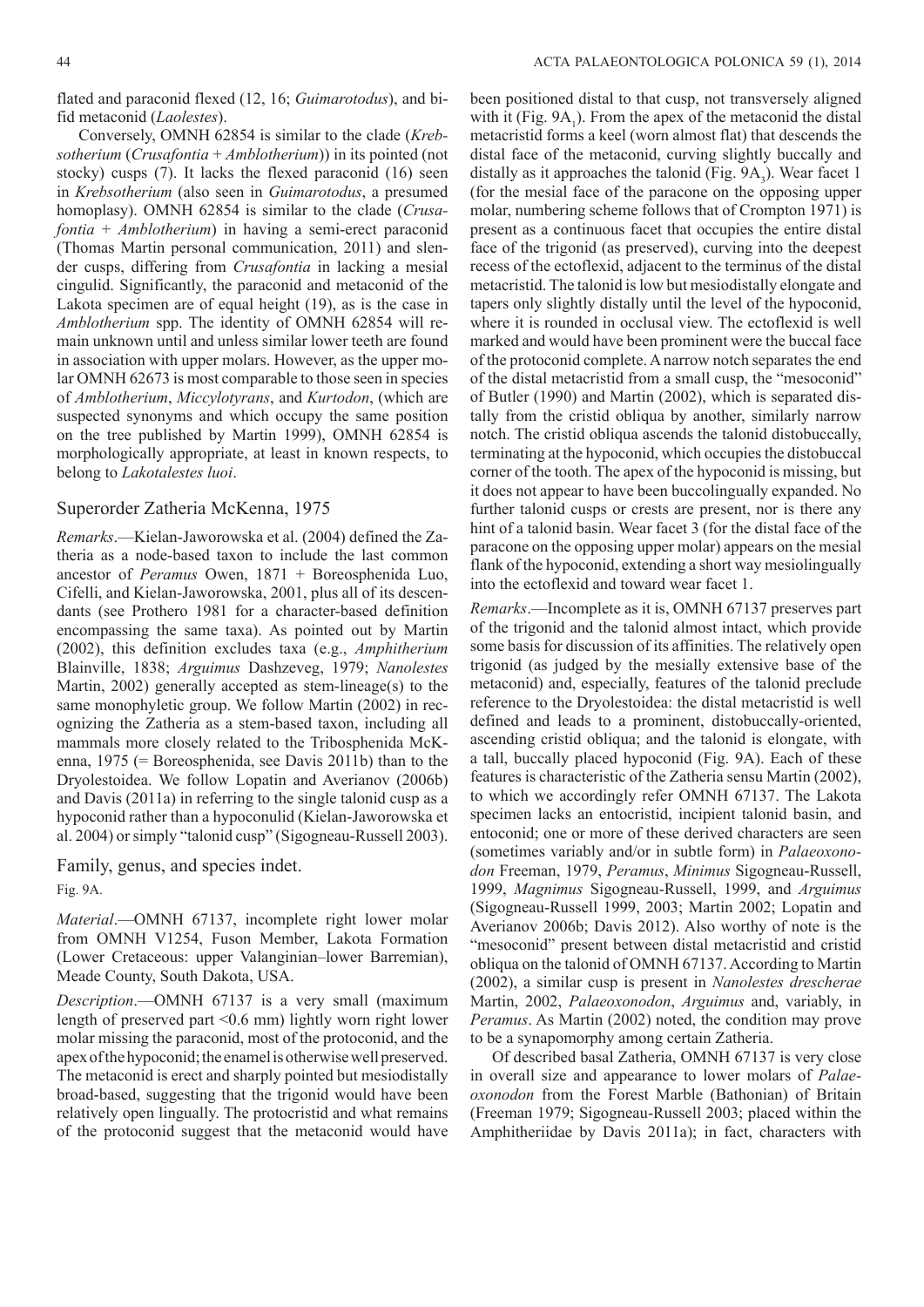which to distinguish the two taxa are lacking (though they are separated by 25 Ma, and poor preservation of the Lakota specimen precludes comprehensive comparison). When compared with other stem zatherians, the talonid appears longer in OMNH 67137 (in reference to the metaconid) than in *Nanolestes*, and in this respect it also resembles *Amphitherium rixoni* Butler and Clemens, 2001, which is considerably larger. OMNH 67137 further differs from *Nanolestes* in that the metaconid is more distally placed (not transversely aligned with the protoconid) and erect (not distally curved).

It is likely that the stem zatherian from the Lakota Formation represents a new taxon. Given the incompleteness of the specimen, and the high degree of variability seen among basal Zatheria (e.g., Sigogneau-Russell 2003), taxonomic circumscription is best deferred until better material is available.

#### Subclass Tribosphenida McKenna, 1975

*Remarks*.—Luo et al. (2001) erected the Boreosphenida and Australosphenida for mammals with tribosphenic molars originating on northern and southern landmasses, respectively. Studies by Martin and Rauhut (2005), Rougier et al. (2007), and Davis (2011a) indicate that australosphenidans lack functionally tribosphenic molars. Boreosphenida is therefore a junior synonym of Tribosphenida McKenna, 1975.

Family, genus, and species indet.

Fig. 9B.

*Material*.—OMNH 64193, trigonid of left lower molar from OMNH V1254, Fuson Member, Lakota Formation (Lower Cretaceous: upper Valanginian–lower Barremian), Meade County, South Dakota, USA.

*Description*.—OMNH 64193 lacks the talonid but is otherwise well preserved  $(L = [0.80 \text{ mm}])$ ; wear on the specimen is sufficient to show initial development of wear facets 1 and 2 (Crompton 1971) on the postvallid and prevallid surfaces, respectively, but not enough to have penetrated enamel on crests or cusp apices. The major cusps are tall, gracile, trenchant, and well individualized (Fig.  $9B_2$ ). Cusp positions in occlusal view appear to be unusual, though this cannot be adequately described because of lack of reference for orienting the specimen. If the protocristid is oriented transversely, the paraconid lies in a median position; if the paraconid and metaconid are aligned with respect to the tooth row, the metaconid occupies a remarkably distal position. Splitting the difference between these extremes, it would appear that both conditions probably pertain: the paraconid was probably not as lingually placed as the metaconid, and the latter cusp was probably situated well distal to the protoconid (Fig.  $9B_1$ ). The crown is dominated by the protoconid, which is about twice as tall as the other trigonid cusps when the specimen is viewed in lingual aspect. Both paracristid and protocristid are sharp and deeply notched. The paraconid and metaconid are equal in height, but the metaconid is slightly more robust. Cusp f is developed as a prominent knob that occupies much of the mesial face of the tooth at the base of the crown, below



Fig. 9. Stem zatherian (**A**) and tribosphenidan (**B**) mammals from OMNH locality V1254, Lakota Formation (Lower Cretaceous: upper Valanginian–lower Barremian), South Dakota, USA. **A**. OMNH 67137, right lower molar in occlusal  $(A_1,$  stereopair), lingual  $(A_2)$ , and distal  $(A_3)$  views. **B**. OMNH 64193, left lower molar (trigonid only) in occlusal  $(B_1,$  stereopair), lingual  $(B_2)$ , mesial  $(B_3)$ , buccal  $(B_4)$ , and distal  $(B_5)$  views.

and slightly lingual to the notch in the paracristid (Fig.  $9B_3$ ). This cusp bears a distinct wear facet, most likely from the tip of the metacone on the occluding upper molar. Cusp e is best seen in lingual view, where it is shown as a faint bulge on the mesiolingual face of the paraconid, about half way between base and apex of that cusp, and well dorsal to cusp f. No other basal cuspules or remnants of cingulid are present. A faint ridge or keel lies along the mesiolingual face of the paraconid, extending downward from a point just dorsal to cusp e. The distal metacristid originates near the apex of the metaconid and descends distobuccally, becoming prominent (and flaring slightly) at the point where it meets the break in the specimen (Fig.  $9B_5$ ). This break appears to have followed the deepest part of the ectoflexid buccally.

*Remarks*.—OMNH 64193 does not compare closely to lower molars of spalacotheriid "symmetrodonts" (which have a basal cingulid and mesiolingual and distolingual cuspules, and lack a distal metacristid) or dryolestids (which are not as high crowned and have a paraconid that is procumbent and smaller relative to the metaconid, and in which the distal metacristid descends distally, not distobuccally). Judged by the size of the break, the talonid was substantially larger than that of a dryolestid or spalacotheriid.

OMNH 64193 compares more favorably to lower molars of stem Zatheria, with the following general differences: trigonid less open lingually, with bases of paraconid and metaconid more closely appressed; trigonid angle more acute (47°, most stem Zatheria range from 55–90°, though specimens from the Forest Marble variably have a more acute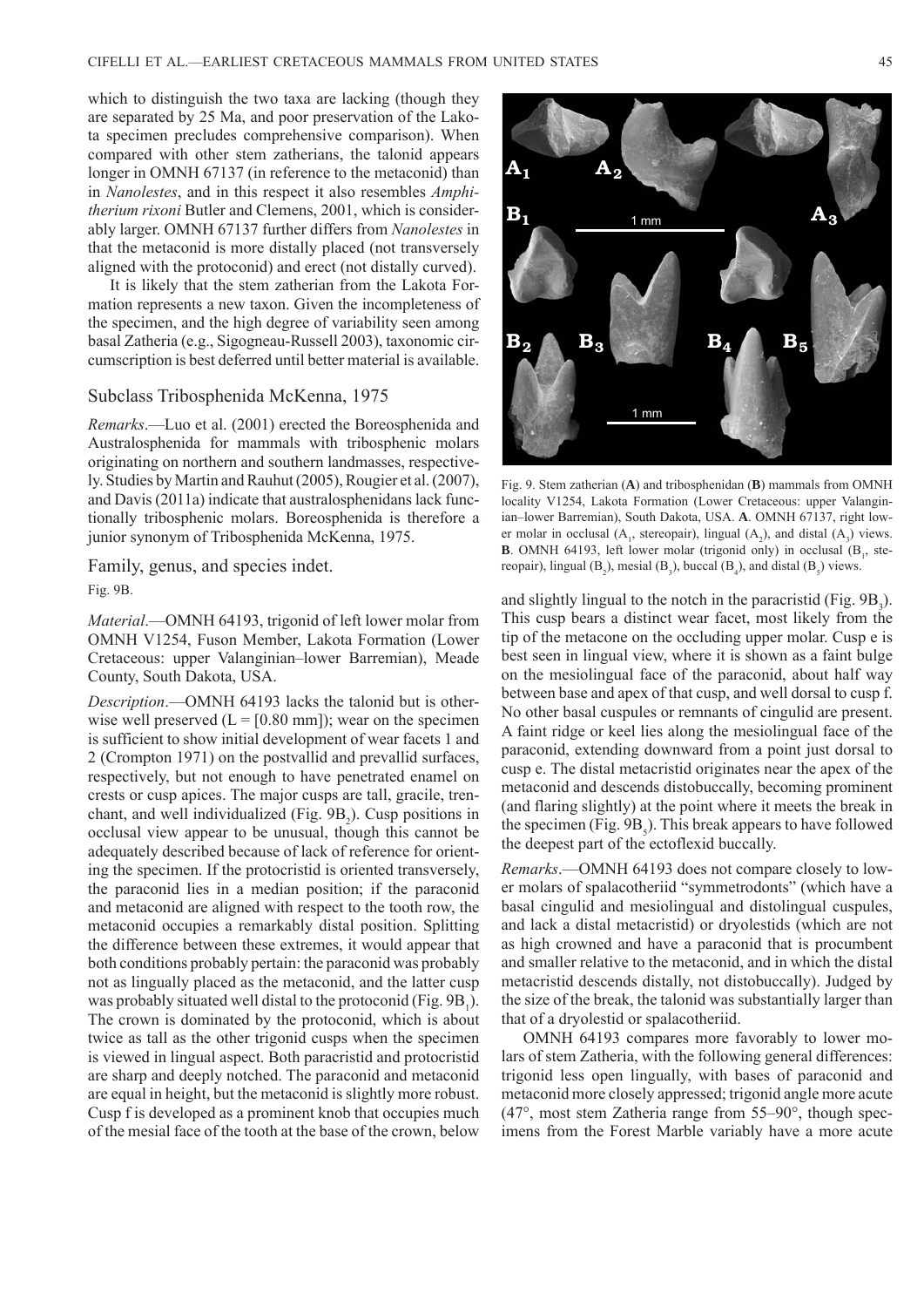trigonid, cf. Sigogneau-Russell 2003: table 1); and paraconid and metaconid are subequal (also seen in *Amphitherium*, see Mills 1964: pl. 2). Although referral to a stem zatherian cannot be definitively ruled out, these features tend to be more characteristic of the Tribosphenida, to which we accordingly refer the Lakota specimen. Additional support for tribosphenidan affinities is supplied by the position of cusp f on the mesial face of the trigonid, which can provide some indication of relative talonid development (as it functions in the interlocking mechanism between adjacent molars). In stem zatherians such as *Arguimus*, *Amphitherium*, and *Peramus*, cusp f is positioned buccal to the deepest point of the paracristid; this reflects the presence of only a single talonid cusp (hypoconid) or poor separation of the hypoconulid from the hypoconid (as in *Peramus*). In the basal tribosphenidan *Kielantherium* Dashzeveg, 1975, which possesses a basined but otherwise poorly-developed talonid, cusp f is positioned directly below the paracristid notch. Stem tribosphenidans with better-developed talonids (or evidence from upper molars suggesting the presence of a well-developed talonid), such as those from the Aptian–Albian Trinity Group of Texas and Oklahoma (e.g., *Pappotherium* Slaughter, 1965 and *Slaughteria* Butler, 1978), have cusp f positioned slightly lingual to the paracristid notch, a condition shared with OMNH 64193 (Fig.  $9B_3$ ).

In proportions and arrangement of the trigonid, OMNH 64193 closely resembles the basal eutherian *Montanalestes* Cifelli, 1999a from the Aptian–Albian of Montana, but differs in the retention of a distal metacristid. The balance of evidence supports referral of this specimen to an indeterminate tribosphenidan; beyond this, little can be said of the affinities of OMNH 64193, except that presence of a distal metacristid is a plesiomorphy seen in stem tribosphenidans such as *Kielantherium*, *Aegialodon* Kermack, Less, and Mussett, 1965, *Slaughteria*, and *Kermackia* Butler, 1978, as well as basal Metatheria (see Davis and Cifelli 2011).

## Discussion

**Age and "age" of the Lakota Formation**.—Biostratigraphy based on ostracods and charophytes has proven to be a valuable tool to support and improve intraformational correlations in general and to establish age constraints to discriminate horizons within the Lakota Formation. The biostratigraphic framework for understanding the age of the Lakota Formation (late Berriasian–early Barremian based on data at hand; Sohn 1979; Sames et al. 2010; Sames 2011a, b; Fig. 2 herein) has improved in recent years, but obvious refinements are needed. Of particular interest, in the context of the Upper Jurassic– Lower Cretaceous "hiatus," is the lower age constraint of the Lakota Formation. To date, no ostracods or charophytes are known from the lowest part, unit 1, of the Chilson Member. Hence, the lower age constraint for the unit as a whole remains poorly resolved. As well, given that most of the biostratigraphically informative ostracods and charophytes in

Chilson unit 2 derive from the lower part of the section (e.g., Martín-Closas et al. 2013; Sames et al. 2010; Sames 2011a, b), upper age constraints for the member remain to be firmly established. Further micropaleontological sampling of the Fuson Member in southern exposures of the Lakota Formation is also needed in order to provide context for correlating strata from elsewhere in the Black Hills.

Turning to vertebrates, Lucas (1993; see also Lucas et al. 2012) established the Buffalogapian land-vertebrate "age" on the basis of then-known fossils (principally dinosaurs) from the Lakota Formation, regarding the fauna as younger than the Comobluffian (from the Morrison Formation) and older than the Cashenranchian (from the Cloverly Formation). Correlation on the basis of ostracods and the character of the mammalian fauna uphold this view. Interestingly, the three Lakota dinosaurs identified to genus level are also known from the Early Cretaceous of Western Europe: *Polacanthus* (Barremian–Aptian; see Pereda-Suberbiola 1994; Blows 1998), *Iguanodon* (Valanginian–Aptian; see Blows 1998), and *Hypsilophodon* (Barremian of Britain, Barremian–Aptian of Spain; see Sanz et al. 1983, 1987; Blows 1998). Below we comment briefly on the Lakota mammals with respect to those known from the Early Cretaceous of Britain.

Whereas the general concept of a Buffalogapian land-vertebrate "age", lying temporally between Comobluffian and Cashenranchian assemblages, remains valid (though we are skeptical as to its utility), it is clear that documenting stratigraphic position(s) of characteristic fossils will be critical to understanding vertebrate evolution during this time interval (at least 10 Ma, given current age constraints for the Lakota Formation). Within this context, we point out that the mammals of the Lakota Formation (discussed as an assemblage for general purposes herein) derive from two separate horizons with different estimated ages (late Berriasian–Valanginian and late Valanginian–early Barremian, respectively) and do not constitute a local fauna (see Tedford 1970).

**Mammals of the Lakota Formation**.—Though important specimens of mammaliaforms are now known from the Late Triassic–Early Jurassic of North America (Jenkins et al. 1983; Lucas and Hunt 1990; Montellano et al. 2008), the oldest well-represented mammalian assemblage on the continent is that from the Morrison Formation of the western USA. The mammalian fauna of the Morrison is of Late Jurassic (Kimmeridgian–Tithonian) age, and hence of particular interest in the present context. We base the following summary on the account of Kielan-Jaworowska et al. (2004). More than 20 genera of mammaliaforms have been recorded from the unit. Of these, basal Cladotheria (Dryolestidae and Paurodontidae) are most diverse and abundant, though "triconodonts" ("amphilestids" and "triconodontine" Triconodontidae) and "plagiaulacidan" multituberculates (Allodontidae, Zofiabaataridae, and Glirodontidae) comprise significant elements of the assemblage. Other notable elements of the fauna include the mammaliaform *Docodon*, the highly-specialized basal mam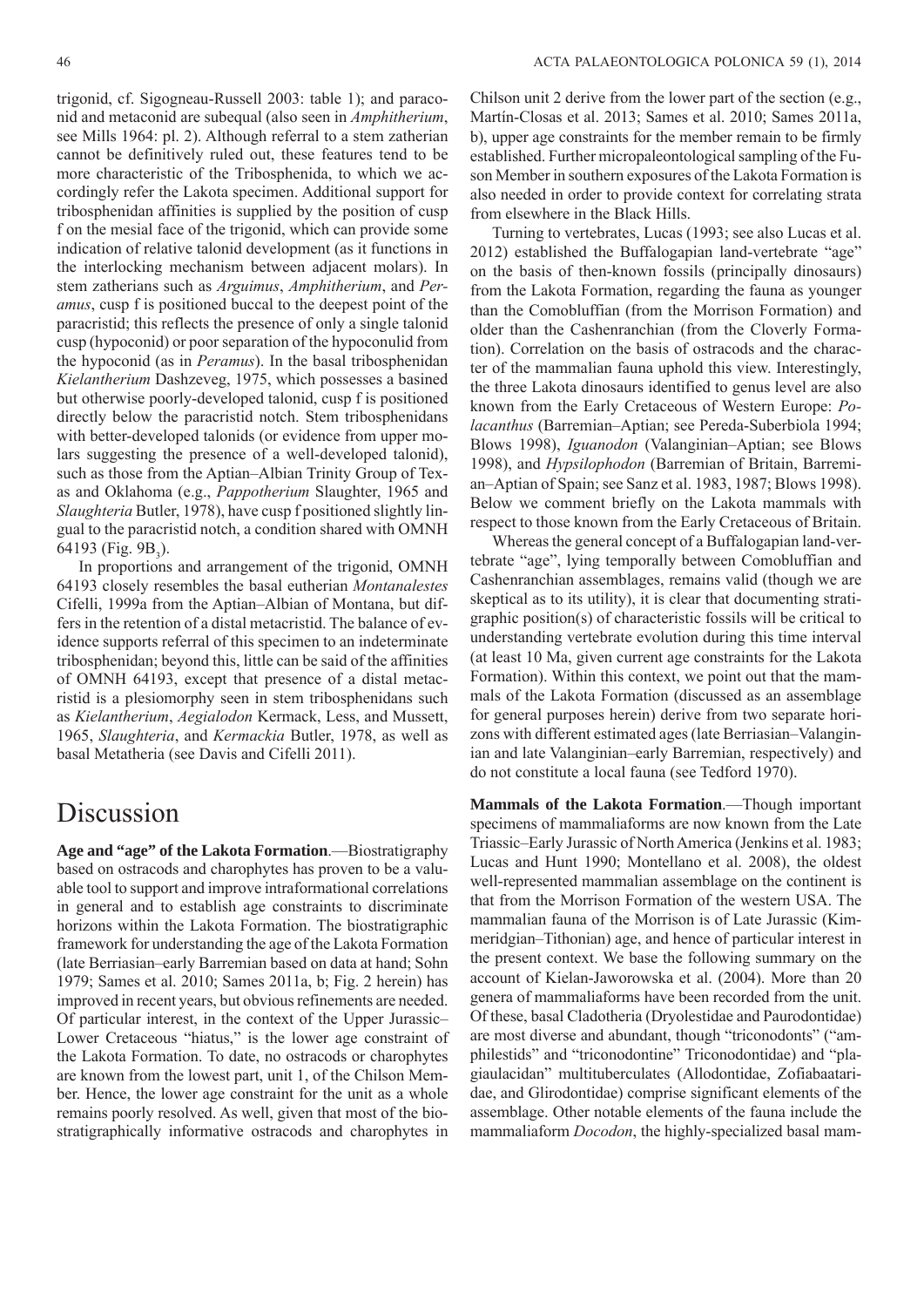mal *Fruitafossor*, and the obtuse-angled "symmetrodont" *Tinodon* (see also Rougier et al. 2003; Luo and Wible 2005).

Appreciable remains of mammals do not appear again in the North American fossil record until the latter part of the Early Cretaceous, some 35–40 Ma after deposition of the Morrison Formation. Individual specimens or assemblages have been reported from several units of Aptian–Albian age, including the Arundel Clay facies of the Patuxent Formation, Maryland (see citations in Cifelli et al. 2013), the Trinity Group, Texas and Oklahoma (Winkler et al. 1990; Davis and Cifelli 2011), and the Cloverly Formation, Wyoming and Montana (Jenkins and Schaff 1988; Cifelli et al. 1998; Cifelli 1999a). The upper part of the Cedar Mountain Formation, Utah, has yielded a slightly younger (Albian–Cenomanian) but reasonably diverse and well sampled mammalian fauna (see Kielan-Jaworowska et al. 2004 and references therein). Unsurprisingly, these late Early to early Late Cretaceous assemblages present some striking points of contrast with the mammalian fauna of the Morrison Formation. Notable by their absence are dryolestoids, so prevalent in the Morrison Formation; also lacking are docodonts. Multituberculata are diverse and abundant, and are dominated by cimolodontans, though "plagiaulacidans" apparently survived until the Cenomanian (Eaton and Cifelli 2001). Each assemblage mentioned includes one or several triconodontids belonging to the Alticonodontinae, which make their first North American appearance in the Aptian (Cifelli et al. 1999; phylogenetic analysis by Gaetano and Rougier 2011 suggests a Jurassic origin for the clade). Spalacotheriid "symmetrodonts" (Spalacolestinae) are also known from all of the better-sampled late Early Cretaceous assemblages of North America, being particularly diverse and abundant in the Albian–Cenomanian Mussentuchit Member of the Cedar Mountain Formation, Utah (Cifelli and Madsen 1999). Another noteworthy characteristic of late Early Cretaceous mammalian faunas of North America is the abundance and diversity of tribosphenic taxa. In addition to stem forms, both Metatheria (Deltatheroida and Marsupialiformes) and Eutheria appear to be present (Richard L. Cifelli unpublished data; Cifelli 1999a; Davis and Cifelli 2011), though with one exception (Stagodontidae; see Cifelli 2004) families typical of the North American Late Cretaceous remain unidentified in this interval.

Though represented by fragmentary material, the fossil mammals from the Lakota Formation are noteworthy for a number of reasons: these are the first mammals described from the unit, which has otherwise yielded few vertebrate (mainly dinosaurian) remains (see summary by Lucas 1993); these are the first mammals described from the poorly-sampled earliest Cretaceous (pre-Aptian) of North America; and, perhaps most importantly, the fauna bridges the gap between the relatively well sampled Morrison Formation (Kimmeridgian–Tithonian) and the Albian–Cenomanian faunas of the Antlers, Cloverly, and Cedar Mountain formations. Of the comparatively small number of specimens (nine) from the Lakota Formation, eight taxa are represented (Table 1), and each occupies a relevant place in the evolutionary history of mammals in North America.

Predictably, the mammalian fauna of the Lakota Formation includes a number of range extensions (Fig. 10). Among last occurrences, the "plagiaulacidan" multituberculate *Passumys angelli* gen. et sp. nov. represents a group (Allodontoidea) otherwise known only from the Late Jurassic of North America and is most similar to *Glirodon*, from the Morrison Formation (Engelmann and Callison 1999). Likewise, at least one of the unidentified triconodontids is of "triconodontine" grade. Similar triconodontids occur in the Morrison Formation (Simpson 1929); geologically younger (Aptian– Cenomanian) North American members of the family all represent the monophyletic Alticonodontinae (e.g., Cifelli et al. 1999). Another last North American occurrence in the Lakota Formation is that of the Dryolestoidea (represented by *Lakotalestes luoi* gen. et sp. nov.)—a further similarity of the Lakota assemblage to that of the Morrison Formation.

A similar number of Lakota taxa (three) represent first occurrences of taxa previously documented from geologically younger (Aptian–Cenomanian) rocks in North America. The Plagiaulacoidea (a group best known from Eurasia, see Hahn and Hahn 2006), represented in the Lakota Formation by *Bolodon hydei* sp. nov., are also known from the Albian–Cenomanian Cedar Mountain Formation (*Janumys*; see Eaton and Cifelli 2001; Hahn and Hahn 2004). Both the Spalacotheriidae and Tribosphenida (represented in the Lakota assemblage by *Infernolestes rougieri* gen. et sp. nov. and an unidentified taxon, respectively) are reasonably diverse, abundant members of late Early Cretaceous North American faunas (e.g., Patterson 1956; Cifelli and Madsen 1999; Cifelli 1999a; Davis and Cifelli 2011).

The unidentified stem zatherian from the Lakota Formation is uninformative regarding the correlation of the unit, but deserves passing mention because it is the first mammal of this grade to be recorded from the fossil record of North America. Stem Zatheria are reasonably well represented in Middle Jurassic through Early Cretaceous faunas of Europe (Kielan-Jaworowska et al. 2004). In this context, it is somewhat surprising that they are not known from the Morrison Formation or elsewhere in the North American record. Intriguingly, the Lakota form shows close resemblance to British amphitheriids, which are structurally closest to peramurans (Davis 2011a).

Given their age, mammals of the Lakota Formation also invite comparison with those of the Early Cretaceous of Britain. Faunal similarity between the mammalian assemblages of the Morrison Formation (Kimmeridgian–Tithonian) and the slightly younger Purbeck Group (Berriasian) has long been noted, with some four genera in common (Simpson 1928, 1929; Ensom and Sigogneau-Russell 2000; Sigogneau-Russell and Kielan-Jaworowska 2002). The most significant differences between these assemblages lie in the composition of the multituberculates (Allodontoidea, endemic to North America, are present in the Morrison, whereas the Purbeck includes Plagiaulacoidea and Paulchoffatoidea; Simpson 1928; Kielan-Ja-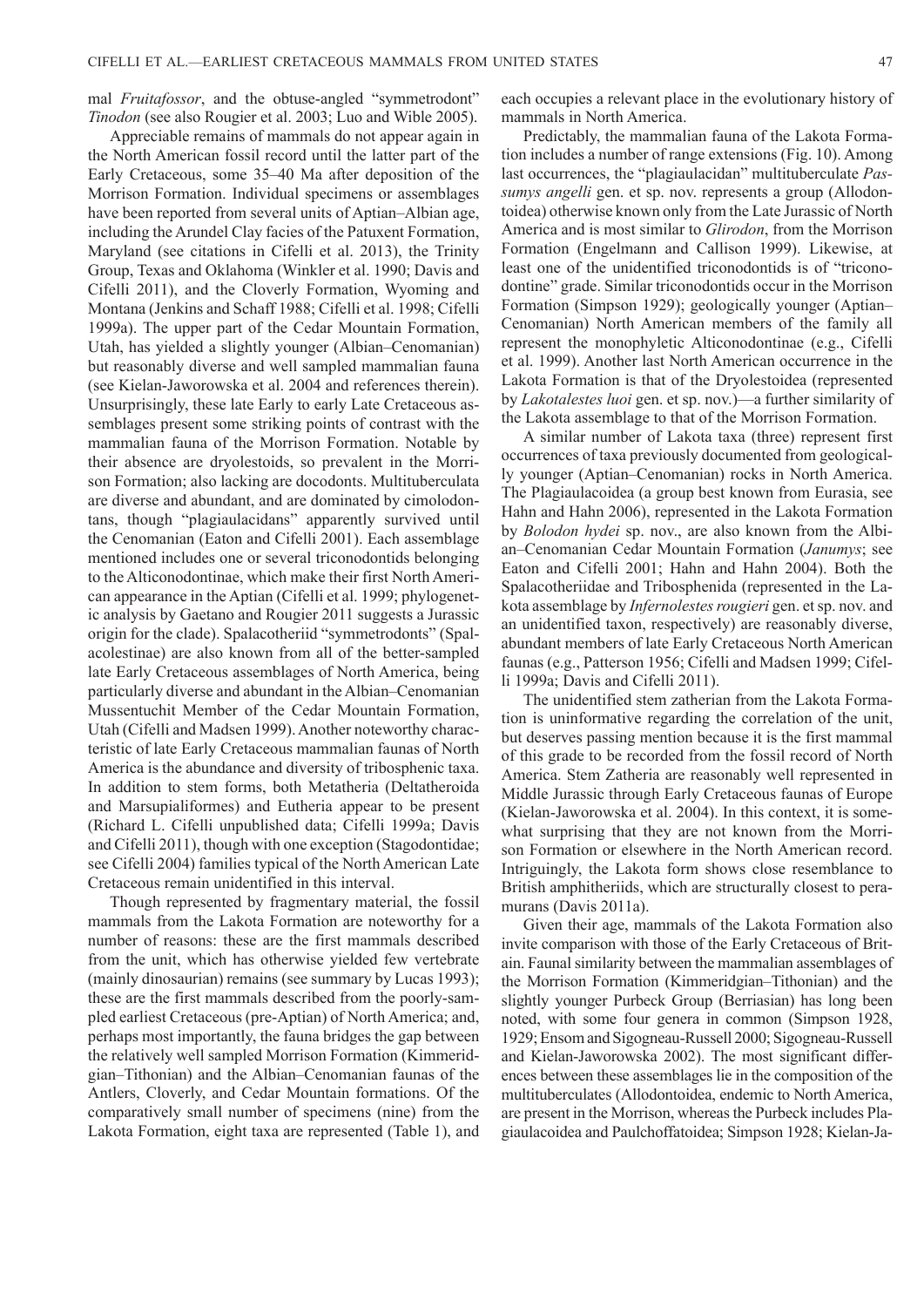

Fig. 10. Simplified cladogram showing known North American distribution of mammalian taxa during the Jurassic and Cretaceous. Grey bar indicates temporal range of deposits of the Lakota Formation (Lower Cretaceous: upper Berriasian–lower Barremian). Closed circles indicate mammalian fossils described in this study (temporal distributions given as mid-ranges for respective estimates). Dashed lines indicate stratigraphic range extensions of groups otherwise restricted to the Late Jurassic (Morrison Formation) or unrecorded until the Aptian–Cenomanian (Antlers, Arundel, Cloverly, and Cedar Mountain formations), highlighting the transitional composition of the Lakota assemblage. Cladogram modified from Luo (2007), geologic time scale modified from Gradstein et al. (2012).

worowska and Ensom 1992, 1994) and in the presence of Spalacotheriidae, stem Zatheria and Tribosphenida in the Purbeck (Ensom and Sigogneau-Russell 2000; Sigogneau-Russell et al. 2001; Gill 2004; Davis 2012). In this context, shared presence in the Lakota and Purbeck of Plagiaulacoidea (including a genus in common, *Bolodon*), Spalacotheriidae, Tribosphenida, and (perhaps) stem Zatheria appears to be significant, and suggests the possibility of Early Cretaceous immigration from Western Europe to North America. This possibility is supported by similarities in the dinosaur assemblages of the Lakota Formation (noted above) and the Wealden Supergroup (see also Kirkland et al. 1997), which ranges from upper Berriasian to lower Aptian (Allen and Wimbledon 1991). Mammals have been recovered from several horizons in the Wealden of the UK and its presumed correlates in the Iberian Peninsula; most are of Valanginian or Barremian age (Kielan-Jaworowska et al. 2004; Sweetman and Hooker 2011). At the present level of taxonomic resolution and sampling, mammalian assemblages of the Wealden share the same points of contrast with that of the Morrison as do the Lakota and Purbeck faunas (presence of Plagiaulacoidea, Spalacotheriidae, Tribosphenida, and Zatheria), with one difference: Docodonta, present in the Morrison and Purbeck, are absent, as they are from the Lakota assemblage.

Taken as a whole, the mammalian fauna from the Lakota Formation has a foot in both the Late Jurassic (with simi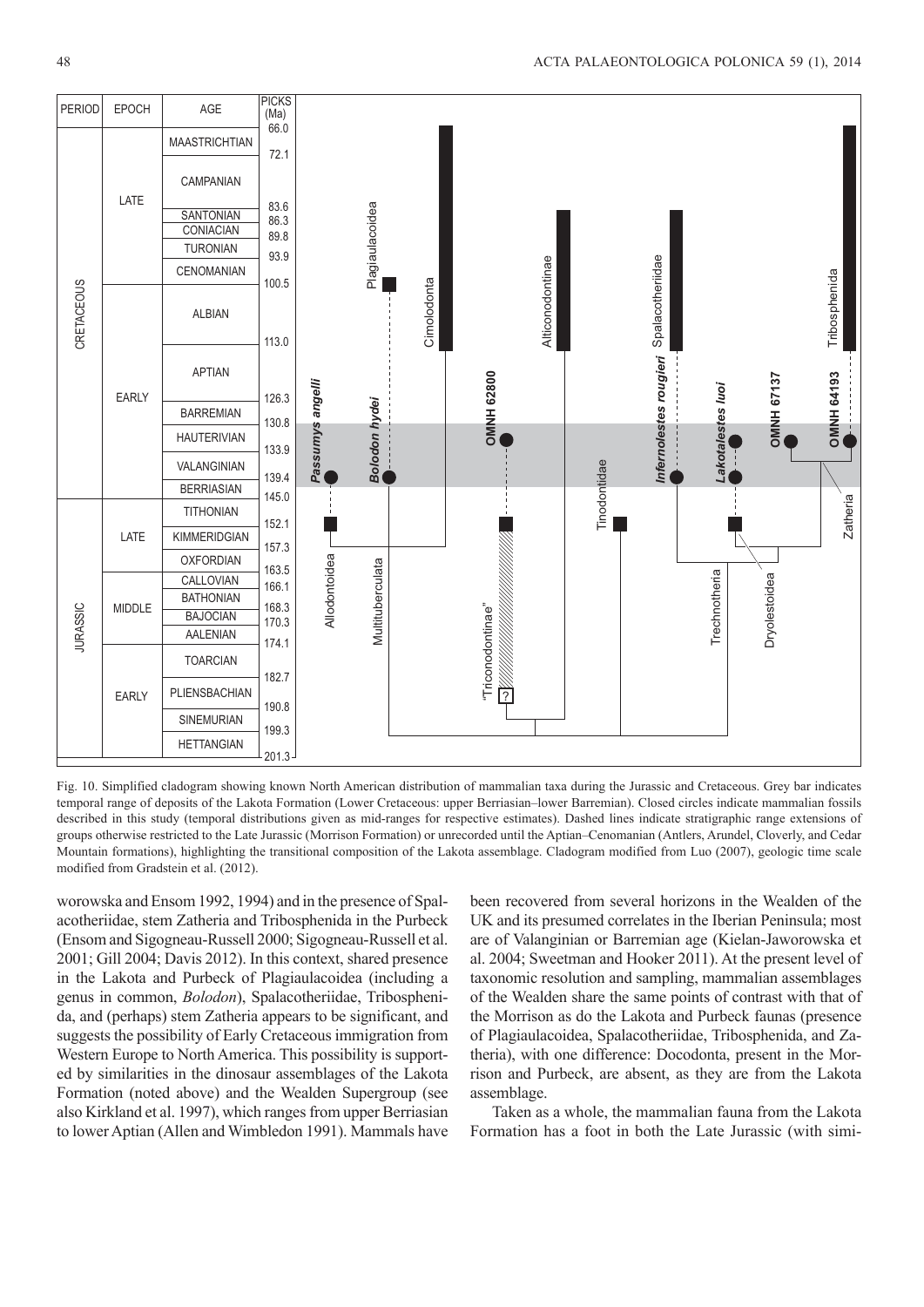larities to taxa from the Morrison Formation) and the late Early Cretaceous (with similarities to taxa from the Antlers, Cloverly, and Cedar Mountain formations; see Fig. 10). This is a transitional fauna in nearly every regard, and so far as the available data allow, it underscores a gradual taxonomic turnover at the beginning of the Cretaceous.

# Acknowledgements

We are grateful to Dayton Hyde (Institute of Range and the American Mustang, Hot Springs, South Dakota, USA) for access to land, and to Jim Angell and Karen Hossack (Edgemont, South Dakota, USA) for their kindness, help, and hospitality to field parties. Among the many who contributed to the field and laboratory program, we especially thank Scott K. Madsen (Utah Geological Survey, Salt Lake City, USA), Cindy Gordon (OMNH), Dave Cicimurri (Clemson University, Clemson, USA), Randy Nydam (Midwestern University, Glendale, USA), and Jeff Person (North Dakota Geological Survey, Bismarck, USA). Nicholas J. Czaplewski (OMNH) provided camera lucida drawings for Fig. 6. We thank Steven Sweetman (University of Portsmouth, UK) and Gloria Cuenca-Bescós (University of Zaragoza, Spain) for helpful reviews of the manuscript. We gratefully acknowledge partial funding of this research by grants from the American Chemical Society Petroleum Research Fund (ACS-PRF#38572-AC8) and the National Science Foundation to RLC (grants DEB 9401994 and 9870173). This paper includes results from German Science Foundation (DFG) projects "Ostracods and charophytes from the nonmarine Lower Cretaceous of the western United States—biostratigraphy, paleoecology, biogeography and phylogeny", DFG Schu 694/14-1 and 14-2 (2003–2006) to Michael E. Schudack (Freie Universität Berlin, Berlin, Germany). This project also benefited from funds from the UNESCO/IUGS International Geoscience Program IGCP 555 "Rapid Environmental/Climate Change in the Cretaceous Greenhouse World: Ocean-Land Interactions" (to BS). SEM work at the OMNH was made possible through a National Science Foundation grant, NSF DBI−010156.

# References

- [Allen, P. and Wimbledon, W.A. 1991. Correlation of NW European Pur](http://dx.doi.org/10.1016%2F0195-6671%2891%2990005-W)beck-Wealden (nonmarine Lower Cretaceous) as seen from the English type-areas. *Cretaceous Research* 12: 511–526.
- Ameghino, F. 1889. Contribución al conocimiento de los mamíferos fósiles de la República Argentina. *Actas de la Academía Nacional de Ciencias de Córdoba* 6: 1–1027.
- [Archer, M., Flannery, T.F., Ritchie, A., and Molnar, R. 1985. First Mesozo](http://dx.doi.org/10.1038%2F318363a0)ic mammal from Australia—an Early Cretaceous monotreme. *Nature* 318 (6044): 363–366.
- [Badiola, A., Canudo, J.I., and Cuenca Bescós, G. 2011. A systematic reas](http://dx.doi.org/10.1016%2Fj.cretres.2010.10.003)sessment of Early Cretaceous multituberculates from Galve (Teruel, Spain). *Cretaceous Research* 32: 45–57.
- Bakker, R.T. 1992. Zofiabaataridae, a new family of multituberculate mammals from the Breakfast Bench fauna at Como Bluff. *Hunteria* 2: 24.
- Bakker, R.T. and Carpenter, K. 1990. A new latest Jurassic vertebrate fauna from the highest levels of the Morrison Formation at Como Bluff, Wyoming, with comments on Morrison biochronology. Part III. The mammals: a new multituberculate and a new paurodont. *Hunteria* 2  $(6)$ : 2–8.
- Bell, H. and Post, E.V. 1971. Geology of the Flint Hill Quadrangle, Fall River County, South Dakota. *United States Geological Survey Bulletin* 1063M: 505–586.
- Blainville, H.M.D. de 1838. Doutes sur le prétendu Didelphe de Stonesfield. *Comptes Rendus de l'Academie des Sciences* 7: 402–418.
- Blows, W.T. 1998. A review of Lower and middle Cretaceous dinosaurs of England. *New Mexico Museum of Natural History and Science Bulletin* 14: 29–38.
- Bolyard, D.W. and McGregor, A.A. 1966. Stratigraphy and petroleum potential of Lower Cretaceous Inyan Kara Group in northeastern Wyoming, southeastern Montana, and western South Dakota. *Bulletin of the American Association of Petroleum Geologists* 50: 2221–2244.
- Butler, P.M. 1939. The teeth of the Jurassic mammals. *Proceedings of the Zoological Society of London* 109: 329–356.
- Butler, P.M. 1978. A new interpretation of the mammalian teeth of tribosphenic pattern from the Albian of Texas. *Breviora* 446: 1–27.
- [Butler, P.M. 1990. Early trends in the evolution of tribosphenic molars.](http://dx.doi.org/10.1111%2Fj.1469-185X.1990.tb01237.x) *Biological Reviews* 65: 529–552.
- [Butler, P.M. and Clemens, W.A. 2001. Dental morphology of the Jurassic](http://dx.doi.org/10.1111%2F1475-4983.00166) holotherian mammal *Amphitherium*, with a discussion of the evolution of mammalian post-canine dental formulae. *Palaeontology* 44: 1–20.
- Chow, M. and Rich, T.H. 1982. *Shuotherium dongi*, n. gen. and sp., a therian with pseudo-tribosphenic molars from the Jurassic of Sichuan, China. *Australian Mammalogy* 5: 127–142.
- [Cifelli, R.L. 1990. Cretaceous mammals of southern Utah. III. Therian](http://dx.doi.org/10.1080%2F02724634.1990.10011818) mammals from the Turonian (early Late Cretaceous). *Journal of Vertebrate Paleontology* 10: 332–345.
- [Cifelli, R.L. 1993. Early Cretaceous mammal from North America and the](http://dx.doi.org/10.1073%2Fpnas.90.20.9413) evolution of marsupial dental characters. *Proceedings of the National Academy of Sciences USA* 90: 9413–9416.
- Cifelli, R.L. (ed.) 1996. Techniques for recovery and preparation of microvertebrate fossils. *Oklahoma Geological Survey Special Publication* 96-4: 1–24.
- [Cifelli, R.L. 1999a. Tribosphenic mammal from the North American Early](http://dx.doi.org/10.1038%2F43860) Cretaceous. *Nature* 401: 363–366.
- [Cifelli, R.L. 1999b. Therian teeth of unusual design from the medial Creta](http://dx.doi.org/10.1023%2FA%3A1020513707960)ceous (Albian–Cenomanian) Cedar Mountain Formation, Utah. *Journal of Mammalian Evolution* 6: 247–270.
- [Cifelli, R.L. 2004. Marsupial mammals from the Albian–Cenomanian](http://dx.doi.org/10.1206%2F0003-0090%282004%29285%3C0062%3AC%3E2.0.CO%3B2) (Early–Late Cretaceous) boundary, Utah. *Bulletin of the American Museum of Natural History* 285: 62–79.
- [Cifelli, R.L. and Madsen, S.K. 1998. Triconodont mammals from the medial](http://dx.doi.org/10.1080%2F02724634.1998.10011068) Cretaceous of Utah. *Journal of Vertebrate Paleontology* 18: 403–411.
- Cifelli, R.L. and Madsen, S.K. 1999. Spalacotheriid symmetrodonts (Mammalia) from the medial Cretaceous (upper Albian or lower Cenomanian) Mussentuchit local fauna, Cedar Mountain Formation, Utah, USA. *Geodiversitas* 21: 167–214.
- Cifelli, R.L., Gordon, C.L., and Lipka, T.R. 2013. New multituberculate mammal from the Early Cretaceous of eastern North America. *Canadian Journal of Earth Sciences* 50: 315–323.
- [Cifelli, R.L., Lipka, T.R., Schaff, C.R., and Rowe, T.B. 1999. First Early](http://dx.doi.org/10.1080%2F02724634.1999.10011134) Cretaceous mammal from the eastern seaboard of the United States. *Journal of Vertebrate Paleontology* 19: 199–203.
- [Cifelli, R.L., Wible, J.R., and Jenkins, F.A., Jr. 1998. Triconodont mam](http://dx.doi.org/10.1080%2F02724634.1998.10011048)mals from the Cloverly Formation (Lower Cretaceous), Montana and Wyoming. *Journal of Vertebrate Paleontology* 18: 237–241.
- Clemens, W.A. and Kielan-Jaworowska, Z. 1979. Multituberculata. *In*: J.A. Lillegraven, Z. Kielan-Jaworowska, and W.A. Clemens (eds.), *Mesozoic Mammals: The First Two-thirds of Mammalian History*, 99–149. University of California Press, Berkeley.
- [Cope, E.D. 1884. The Tertiary Marsupialia.](http://dx.doi.org/10.1086%2F273711) *American Naturalist* 18: 686–697.
- Crompton, A.W. 1971. The origin of the tribosphenic molar. *In*: D.M. Kermack and K.A. Kermack (eds.), *Early Mammals*, 65–87. Zoological Journal of the Linnean Society, London.
- [Crompton, A.W. and Jenkins, F.A., Jr. 1968. Molar occlusion in Late Trias](http://dx.doi.org/10.1111%2Fj.1469-185X.1968.tb00966.x)sic mammals. *Biological Reviews* 43: 427–458.
- [Cuenca Bescós, G., Badiola, A., Canudo, J.I., Gasca, J.M., and More](http://dx.doi.org/10.4202%2Fapp.2009.0157)no-Azanza, M. 2011. New dryolestidan mammal from the Hauterivi-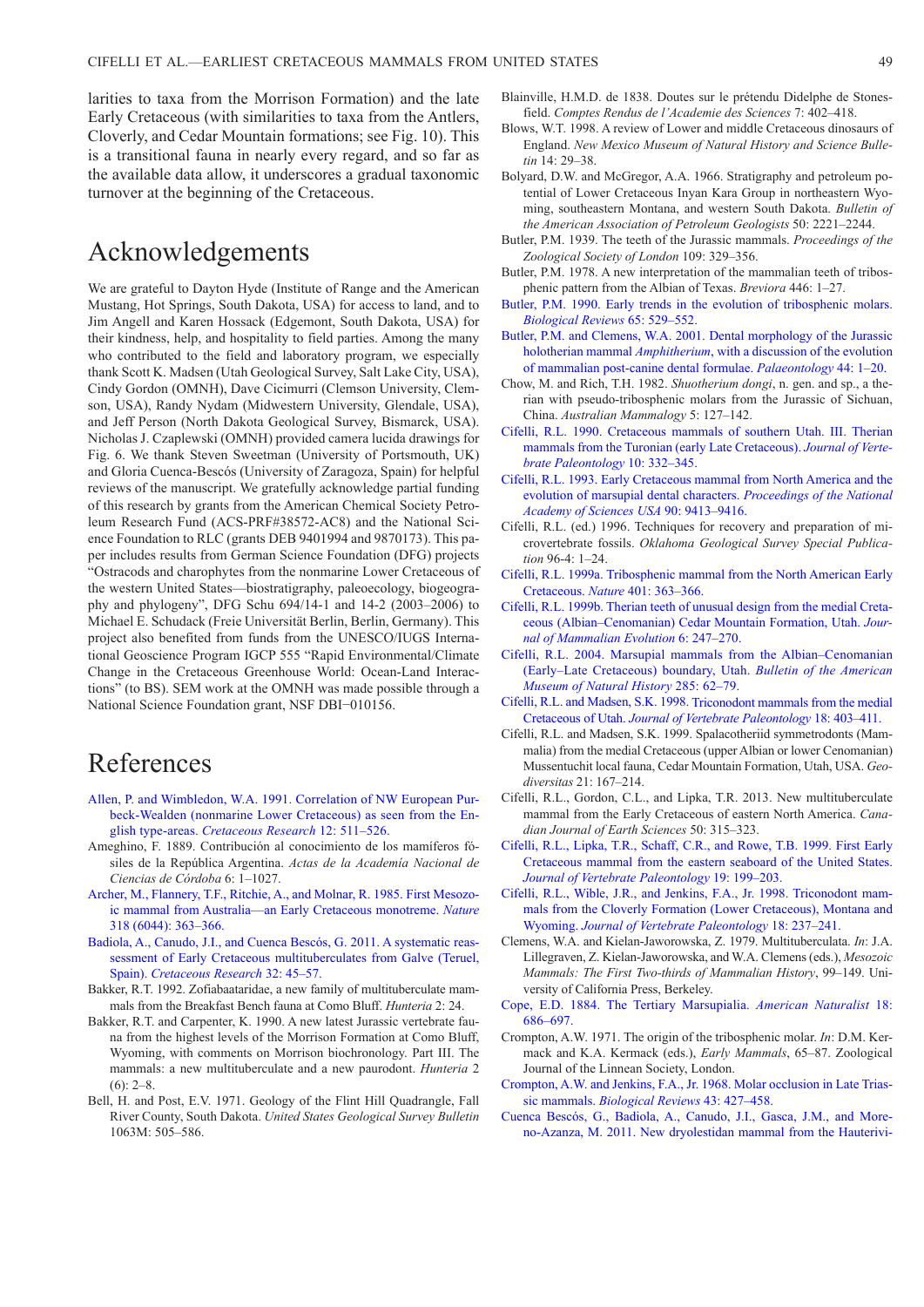an–Barremian transition of the Iberian Peninsula. *Acta Palaeontologica Polonica* 56: 257–267.

- Dahlstrom, D.J. and Fox, J.E. 1995. Fluvial architecture of the Lower Cretaceous Lakota Formation, southwestern flank of the Black Hills Uplift, South Dakota. *United States Geological Survey Bulletin* 1917: S1–S20.
- [Dashzeveg, D. 1975. New primitive therian from the Early Cretaceous of](http://dx.doi.org/10.1038%2F256402a0)  Mongolia. *Nature* 256: 402–403.
- Dashzeveg, D. 1979. *Arguimus khosbajari* gen. n., sp. n. (Peramuridae, Eupanto theria) from the Lower Cretaceous of Mongolia. *Acta Palaeontologica Polonica* 24: 199–204.
- [Davis, B.M. 2011a. Evolution of the tribosphenic molar pattern in early](http://dx.doi.org/10.1007%2Fs10914-011-9168-8)  mammals, with comments on the "Dual-Origin" hypothesis. *Journal of Mammalian Evolution* 18: 227–244.
- [Davis, B.M. 2011b. A novel interpretation of the tribosphenidan mammal](http://dx.doi.org/10.1080%2F02724634.2011.558149)  *Slaughteria eruptens* from the Lower Cretaceous Trinity Group, and implications for dental formula in early mammals. *Journal of Vertebrate Paleontology* 31: 676–683.
- [Davis, B.M. 2012. Micro-computed tomography reveals a diversity of per](http://dx.doi.org/10.1111%2Fj.1475-4983.2012.01161.x)amuran mammals from the Purbeck Group (Berriasian) of England. *Palaeontology* 55: 789–817.
- [Davis, B.M. and Cifelli, R.L. 2011. Reappraisal of the tribosphenidan](http://dx.doi.org/10.4202%2Fapp.2011.0037)  mammals from the Trinity Group (Aptian–Albian) of Texas and Oklahoma. *Acta Palaeontologica Polonica* 56: 441–462.
- [DeCelles, P.G. 2004. Late Jurassic to Eocene evolution of the Cordilleran](http://dx.doi.org/10.2475%2Fajs.304.2.105)  thrust belt and foreland basin system, Western USA. *American Journal of Science* 304: 105–168.
- [Dickinson, W.R. 2004. Evolution of the North American Cordillera.](http://dx.doi.org/10.1146%2Fannurev.earth.32.101802.120257) *Annual Review of Earth and Planetary Sciences* 32: 13–45.
- Eaton, J.G. and Cifelli, R.L. 2001. Additional multituberculate mammals from near the Early–Late Cretaceous boundary, Cedar Mountain Formation, San Rafael Swell, Utah. *Acta Palaeontologica Polonica* 46: 453–518.
- [Elliott, W.S., Suttner, L.J., and Pratt, L.M. 2007. Tectonically induced cli](http://dx.doi.org/10.1016%2Fj.sedgeo.2007.09.001)mate and its control on the distribution of depositional systems in a continental foreland basin, Cloverly and Lakota formations (Lower Cretaceous) of Wyoming, U.S.A. *Sedimentary Geology* 202: 730–753.
- Engelmann, G.F. and Callison, G. 1999. *Glirodon grandis*, a new multituberculate mammal from the Upper Jurassic Morrison Formation. *In*: D.D. Gillette (ed.), Vertebrate Paleontology in Utah. *Utah Geological Survey, Special Publication* 99-1: 161–177.
- [Ensom, P.C. and Sigogneau-Russell, D. 2000. New symmetrodonts \(Mam](http://dx.doi.org/10.1006%2Fcres.2000.0227)malia, Theria) from the Purbeck Limestone Group, Early Cretaceous of southern England. *Cretaceous Research* 21: 767–779.
- [Flannery, T.F., Archer, M., Rich, T.H., and Jones, R. 1995. A new family of](http://dx.doi.org/10.1038%2F377418a0)  monotremes from the Cretaceous of Australia. *Nature* 377: 418–420.
- [Fox, R.C. 1976. Additions to the mammalian local fauna from the upper](http://dx.doi.org/10.1139%2Fe76-113)  Milk River Formation (Upper Cretaceous), Alberta. *Canadian Journal of Earth Sciences* 13: 1105–1118.
- Fox, R.C. 2005. Microcosmodontid multituberculates (Allotheria, Mammalia) from the Paleocene and Late Cretaceous of western Canada. *Palaeontographica Canadiana* 23: 1–109.
- Freeman, E.F. 1979. A Middle Jurassic mammal bed from Oxfordshire. *Palaeontology* 22: 135–166.
- Gaetano, L. and Rougier, G. 2011. New materials of *Argentoconodon fariasorum* [\(Mammaliaformes, Triconodontidae\) from the Jurassic of Ar](http://dx.doi.org/10.1080%2F02724634.2011.589877)gentina and its bearing on triconodont phylogeny. *Journal of Vertebrate Paleontology* 31: 829–843.
- [Gill, P. 2004. A new symmetrodont from the Early Cretaceous of England.](http://dx.doi.org/10.1671%2F0272-4634%282004%29024%5B0748%3AANSFTE%5D2.0.CO%3B2)  *Journal of Vertebrate Paleontology* 24: 748–752.
- Gill, T.N. 1872. Arrangement of the families of mammals. With analytical tables. *Smithsonian Miscellaneous Collections* 11 (230): 1–98.
- Gott, G.B., Wolcott, D.E., and Bowles, C.G. 1974. Stratigraphy of the Inyan Kara Group and localization of Uranium deposits, southern Black Hills, South Dakota and Wyoming. *United States Geological Survey, Professional Paper* 763: 1–57.
- [Gradstein, F.M., Ogg, J.G., Schmitz, M., and Ogg, G. \(eds.\) 2012.](http://dx.doi.org/10.1017%2FCBO9780511536045) *The Geologic Time Scale 2012*. 1176 pp. Elsevier, Amsterdam.
- Hahn, G. 1969. Beiträge zur Fauna der Grube Guimarota nr. 3. Die Multituberculata. *Palaeontographica Abteilung A* 133: 1–100.
- Hahn, G. and Hahn, R. 1983. Multituberculata. *In*: F. Westphal (ed.), *Fossilium Catalogus, I: Animalia, Pars 127*, 1–409. Kugler Publications, Amsterdam.
- Hahn, G. and Hahn, R. 1999. Pinheirodontidae n. fam. (Multituberculata) (Mammalia) aus der tiefen Unter-Kriede Portugals. *Palaeontographica Abteilung A* 253: 17–222.
- Hahn, G. and Hahn, R. 2004. The dentition of the Plagiaulacida (Multituberculata, Late Jurassic to Early Cretaceous). *Geologica et Palaeontologica* 38: 119–159.
- Hahn, G. and Hahn, R. 2006. *Fossilium Catalogus I: Animalia. Pars 140. Catalogus Plagiaulacidorum cum figuris (Multituberculata suprajurassica et subcretacea)*. 344 pp. Backhuys Publishers, Leiden.
- Henkel, S. and Krebs, B. 1969. Zwei Säugetier-Unterkiefer aus der Unteren Kreide von Uña (Prov. Cuenca, Spanien). *Neues Jahrbuch für Geologie und Paläontologie* 1969: 449–463.
- [Hu, Y.-M., Fox, R.C., Wang, Y., and Li, C.-K. 2005. A new spalacothe](http://dx.doi.org/10.1206%2F0003-0082%282005%29475%5B0001%3AANSSFT%5D2.0.CO%3B2)riid symmetrodont from the Early Cretaceous of northeastern China. *American Museum Novitates* 3475: 1–20.
- [Hu, Y., Meng, J., Li, C., and Wang, Y. 2010. New basal eutherian mammal](http://dx.doi.org/10.1098%2Frspb.2009.0203) from the Early Cretaceous Jehol Biota, Liaoning, China. *Proceedings of the Royal Society of London, B* 277: 229–236.
- [Hu, Y.-M., Wang, Y.-Q., Luo, Z.-X., and Li, C.-K. 1997. A new symmetro](http://dx.doi.org/10.1038%2F36505)dont mammal from China and its implications for mammalian evolution. *Nature* 390: 137–142.
- ICZN 1999. *International Code of Zoological Nomenclature, Fourth Edition*. 306 pp. International Trust for Zoological Nomenclature, c/o The Natural History Museum, London.
- [Jenkins, F.A., Jr. and Schaff, C.R. 1988. The Early Cretaceous mammal](http://dx.doi.org/10.1080%2F02724634.1988.10011681) *Gobiconodon* (Mammalia, Triconodonta) from the Cloverly Formation in Montana. *Journal of Vertebrate Paleontology* 8: 1–24.
- [Jenkins, F.A., Jr., Crompton, A.W., and Downs, W.R. 1983. Mesozoic](http://dx.doi.org/10.1126%2Fscience.222.4629.1233) mammals from Arizona: new evidence on mammalian evolution. *Science* 222: 1233–1235.
- [Ji, Q., Luo, Z.-X., Wible, J.R., Zhang, J.-P., and Georgi, J.A. 2002. The](http://dx.doi.org/10.1038%2F416816a) earliest known eutherian mammal. *Nature* 416: 816–822.
- Kauffman, E.G. and Caldwell, W.G.E. 1993. The Western Interior Basin in space and time. *In*: W.G.E. Caldwell and E.G. Kauffman (eds.), Evolution of the Western Interior Basin. *Geological Association of Canada Special Paper* 39: 1–30.
- Kermack, K.A., Lees, P.M., and Mussett, F. 1965. *Aegialodon dawsoni*, a [new trituberculosectorial tooth from the lower Wealden.](http://dx.doi.org/10.1098%2Frspb.1965.0055) *Proceedings of the Royal Society of London B* 162: 535–554.
- [Kermack, K.A., Mussett, F., and Rigney, H.W. 1973. The lower jaw of](http://dx.doi.org/10.1111%2Fj.1096-3642.1973.tb00786.x) *Morganucodon*. *Journal of the Linnean Society (Zoology)* 53: 87–175.
- [Kielan-Jaworowska, Z. and Dashzeveg, D. 1989. Eutherian mammals from](http://dx.doi.org/10.1111%2Fj.1463-6409.1989.tb00460.x) the Early Cretaceous of Mongolia. *Zoologica Scripta* 18 (2): 347–355.
- Kielan-Jaworowska, Z. and Ensom, P.C. 1992. Multituberculate mammals from the Upper Jurassic Purbeck Limestone Formation of southern England. *Palaeontology* 35: 95–126.
- Kielan-Jaworowska, Z. and Ensom, P.C. 1994. Tiny plagiaulacoid mammals from the Purbeck Limestone Formation of Dorset, England. *Palaeontology* 37: 17–31.
- [Kielan-Jaworowska, Z. and Hurum, J.H. 2001. Phylogeny and systematics](http://dx.doi.org/10.1111%2F1475-4983.00185) of multituberculate mammals. *Palaeontology* 44: 389–429.
- Kielan-Jaworowska, Z., Cifelli, R.L., and Luo, Z.-X. 2004. *Mammals from the Age of Dinosaurs: Origins, Evolution and Structure*. 630 pp. Columbia University Press, New York.
- Kielan-Jaworowska, Z., Dashzeveg, D., and Trofimov, B.A. 1987. Early Cretaceous multituberculates from Mongolia and a comparison with Late Jurassic forms. *Acta Palaeontologica Polonica* 32: 3–47.
- Kirkland, J.I., Britt, B., Burge, D.L., Carpenter, K.C., Cifelli, R.L., De-Courten, F., Hasiotis, S., and Lawton, T. 1997. Lower to middle Cretaceous dinosaur faunas of the central Colorado Plateau: a key to un-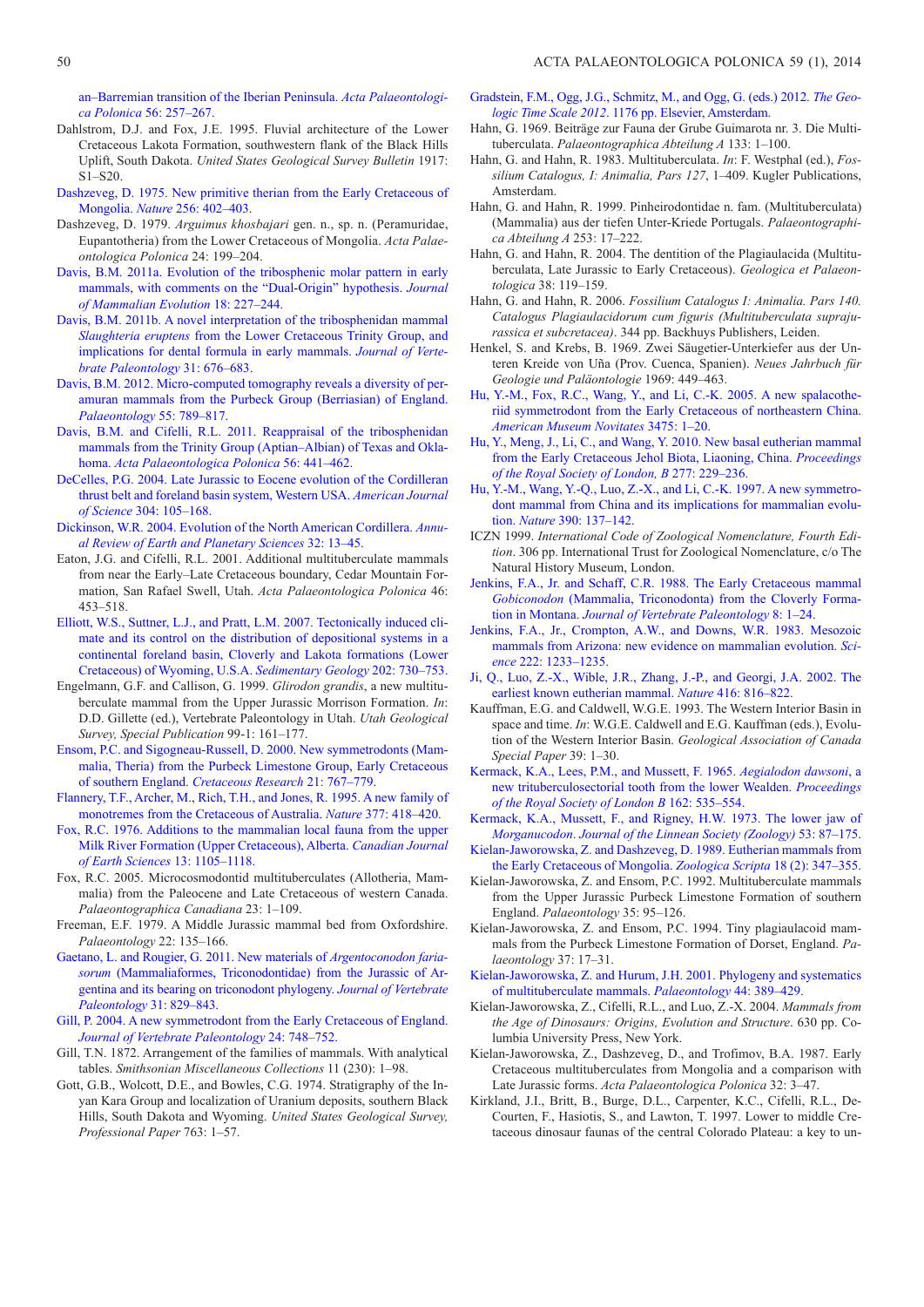derstanding 35 million years of tectonics, sedimentology, evolution and biogeography. *Brigham Young University Geology Studies* 42 (2): 69–103.

- Kowallis, B.J., Christiansen, E.H., Deino, A.L., Peterson, F., Turner, C.E., Kunk, M.J., and Obradovich, J.D. 1998. The age of the Morrison Formation. *Modern Geology* 23: 235–260.
- Krebs, B. 1991. Das Skelett von *Henkelotherium guimarotae* gen. et sp. nov. (Eupantotheria, Mammalia) aus dem Oberen Jura von Portugal. *Berliner Geowissenschaftliche Abhandlungen* 133: 1–110.
- Krebs, B. 1993. Das Gebiß von *Crusafontia* (Eupantotheria, Mammalia)— Funde aus der Unter-Kriede von Galve und Uña (Spanien). *Berliner Geo wissenschaftliche Abhandlungen Reihe E* 9: 233–252.
- [Kusuhashi, N., Hu, Y., Wang, Y., Hirasawa, S., and Matsuoka, H. 2009.](http://dx.doi.org/10.1016%2Fj.geobios.2009.06.003)  New triconodontids (Mammalia) from the Lower Cretaceous Shahai and Fuxin formations, northeastern China. *Geobios* 42: 765–781.
- [Li, G. and Luo, Z.-X. 2006. A Cretaceous symmetrodont therian with some](http://dx.doi.org/10.1038%2Fnature04168)  monotreme-like postcranial features. *Nature* 439: 195–200.
- [Lillegraven, J.A. and Bieber, S.L. 1986. Repeatability of measurements](http://dx.doi.org/10.1080%2F02724634.1986.10011601)  of small mammalian fossils with an industrial measuring microscope. *Journal of Vertebrate Paleontology* 6: 96–100.
- Linnaeus, C. 1758. *Systema naturae per regna tria naturae, secundum classes, ordines, genera, species, cum characteribus, differentiis, synonymis, locis. Vol. 1: Regnum animale. Editio decima, reformata*. 824 pp. Laurentii Salvii, Stockholm.
- [Lopatin, A.V. and Averianov, A.O. 2006a. An aegialodontid upper molar](http://dx.doi.org/10.1126%2Fscience.1128530)  and the evolution of mammalian dentition. *Science* 313: 1092.
- Lopatin, A.V. and Averianov, A.O. 2006b. Revision of a pretribosphenic mammal *Arguimus* from the Early Cretaceous of Mongolia. *Acta Palaeontologica Polonica* 51: 339–349.
- Lucas, S.G. 1993. Vertebrate biochronology of the Jurassic–Cretaceous boundary, North American western interior. *Modern Geology* 18: 371–390.
- Lucas, S.G. and Hunt, A.P. 1990. The oldest mammal. *New Mexico Journal of Science* 30: 41–49.
- Lucas, S.G., Sullivan, R.M., and Spielmann, J.A. 2012. Cretaceous vertebrate biochronology, North American Western Interior. *Journal of Stratigraphy* 36: 436–461.
- [Luo, Z.-X. 2007. Transformation and diversification in early mammal evo](http://dx.doi.org/10.1038%2Fnature06277)lution. *Nature* 450: 1011–1019.
- [Luo, Z.-X. and Ji, Q. 2005. New study on dental and skeletal features of the](http://dx.doi.org/10.1007%2Fs10914-005-6958-x)  Cretaceous "symmetrodontan" mammal *Zhangheotherium*. *Journal of Mammalian Evolution* 12: 337–357.
- [Luo, Z.-X. and Wible, J.R. 2005. A Late Jurassic digging mammal and](http://dx.doi.org/10.1126%2Fscience.1108875)  early mammalian diversification. *Science* 308: 103–107.
- [Luo, Z.-X., Cifelli, R.L., and Kielan-Jaworowska, Z. 2001. Dual origin of](http://dx.doi.org/10.1038%2F35051023)  tribosphenic mammals. *Nature* 409: 53–57.
- [Luo, Z.-X., Ji, Q., and Yuan, C.-X. 2007. Convergent dental adaptations in](http://dx.doi.org/10.1038%2Fnature06221)  pseudo-tribosphenic and tribosphenic mammals. *Nature* 450: 93–97.
- [Luo, Z.-X., Ji, Q., Wible, J.R., and Yuan, C. 2003. An Early Cretaceous tribo](http://dx.doi.org/10.1126%2Fscience.1090718)sphenic mammal and metatherian evolution. *Science* 302: 1934–1940.
- Luo, Z.-X., Kielan-Jaworowska, Z., and Cifelli, R.L. 2002. In quest for a phylogeny of Mesozoic mammals. *Acta Palaeontologica Polonica*  $47 \cdot 1 - 78$
- [Luo, Z.-X., Yuan, C., Meng, Q.-J., and Ji, Q. 2011. A Jurassic eutherian mam](http://dx.doi.org/10.1038%2Fnature10291)mal and divergence of marsupials and placentals. *Nature* 476: 442–445.
- [MacLarnon, A.M. 1989. Applications of the Reflex instruments in quanti](http://dx.doi.org/10.1159%2F000156407)tative morphology. *Folia Primatologica* 53: 33–49.
- Marsh, O.C. 1879a. Notice of a new Jurassic mammal. *American Journal of Science* 18: 60–61.
- Marsh, O.C. 1879b. Notice of new Jurassic mammals. *American Journal of Science* 20: 396–398.
- Marsh, O.C. 1887. American Jurassic mammals. *American Journal of Science* 33: 326–348.
- Marsh, O.C. 1889. Discovery of Cretaceous Mammalia. Part II. *American Journal of Science, ser. 3* 38: 177–180.
- Martín-Closas, C., Sames, B., and Schudack, M.E. 2013. Charophytes from

the upper Berriasian of the Western Interior Basin of the United States. *Cretaceous Research* 46: 11–23.

- Martin, T. 1999. Dryolestidae (Dryolestoidea, Mammalia) aus dem Oberen Jura von Portugal. *Abhandlungen der Senckenbergischen Naturforschenden Gesellschaft* 550: 1–119.
- [Martin, T. 2002. New stem-line representatives of Zatheria \(Mammalia\)](http://dx.doi.org/10.1671%2F0272-4634%282002%29022%5B0332%3ANSLROZ%5D2.0.CO%3B2) from the Late Jurassic of Portugal. *Journal of Vertebrate Paleontology* 22: 332–348.
- [Martin, T. and Rauhut, O.W.M. 2005. Mandible and dentition of](http://dx.doi.org/10.1671%2F0272-4634%282005%29025%5B0414%3AMADOAP%5D2.0.CO%3B2) *Asphaltomylos patagonicus* (Australosphenida, Mammalia) and the evolution of tribosphenic teeth. *Journal of Vertebrate Paleontology* 25: 414–425.
- McKenna, M.C. 1975. Toward a phylogenetic classification of the Mammalia. *In*: W.P. Luckett and F.S. Szalay (eds.), *Phylogeny of the Primates*, 21–46. Plenum, New York.
- Miall, A.D., Catuneanu, O., Vakarelov, B.K., and Post, R. 2008. The Western Interior Basin. *In*: A.D. Miall (ed.), *The Sedimentary Basins of the United States and Canada. Sedimentary Basins of the World 5*, 329–362. Elsevier Science, Amsterdam.
- Mills, J.R.E. 1964. The dentitions of *Peramus* and *Amphitherium*. *Proceed[ings of the Linnean Society of London](http://dx.doi.org/10.1111%2Fj.1095-8312.1964.tb00925.x)* 175: 117–133.
- [Montellano, M., Hopson, J.A., and Clark, J.M. 2008. Late Early Jurassic](http://dx.doi.org/10.1671%2F0272-4634-28.4.1130) mammaliforms from Huizachal Canyon, Tamaulipas, Mexico. *Journal of Vertebrate Paleontology* 28: 1130–1143.
- Osborn, H.F. 1887. On the structure and classification of the Mesozoic Mammalia. *Proceedings of the National Academy of Sciences, Philadelphia* 38: 282–292.
- [Owen, R. 1854. On some fossil reptilian and mammalian remains from the](http://dx.doi.org/10.1144%2FGSL.JGS.1854.010.01-02.48) Purbecks. *Quarterly Journal of the Geological Society of London* 10: 420–433.
- Owen, R. 1859. Palaeontology. *In*: *Encyclopaedia Britannica, 8th Edition, vol. 17*, 91–176. Adam and Black, Edinburgh.
- [Owen, R. 1866. Description of part of the lower jaw and teeth of small](http://dx.doi.org/10.1017%2FS0016756800197973) Oolithic mammal (*Stylodon pusillus* Ow.). *Geological Magazine* 3: 199–201.
- Owen, R. 1871. Monograph of the fossil Mammalia of the Mesozoic formations. *Monograph of the Palaeontological Society* 33: 1–115.
- [Patterson, B. 1951. Early Cretaceous mammals from northern Texas.](http://dx.doi.org/10.2475%2Fajs.249.1.31) *American Journal of Science* 249: 31–46.
- Patterson, B. 1956. Early Cretaceous mammals and the evolution of mammalian molar teeth. *Fieldiana: Geology* 13 (1): 1–105.
- Pereda-Suberbiola, J. 1994. *Polacanthus* (Ornithischia, Ankylosauria), a transatlantic armoured dinosaur from the Early Cretaceous of Europe and North America. *Palaeontographica Abteilung A* 232: 133–159.
- Post, E.V. 1967. Geology of the Cascade Springs Quadrangle, Fall River County, South Dakota. *United States Geological Survey Bulletin* 1063-  $L: 443 - 504.$
- Post, E.V. and Bell, H. 1961. Chilson Member of the Lakota Formation in the Black Hills, South Dakota and Wyoming. *United States Geological Survey, Professional Paper* 424D: D173–D178.
- Prothero, D.R. 1981. New Jurassic mammals from Como Bluff, Wyoming, and the interrelationships of non-tribosphenic Theria. *Bulletin of the American Museum of Natural History* 167 (5): 277–326.
- Rich, T.H., Flannery, T.F., Trusler, P., Kool, L., van Klaveren, N., and Vickers-Rich, P. 2001a. A second placental mammal from the Early Cretaceous Flat Rocks site, Victoria, Australia. *Records of the Queen Victoria Museum* 110: 1–9.
- [Rich, T.H., Vickers-Rich, P., Constantine, A., Flannery, T.F., Kool, L., and](http://dx.doi.org/10.1126%2Fscience.278.5342.1438) van Klaveren, N. 1997. A tribosphenic mammal from the Mesozoic of Australia. *Science* 278: 1438–1442.
- Rich, T.H., Vickers-Rich, P., Trusler, P., Flannery, T.F., Cifelli, R.L., Constantine, A., Kool, L., and van Klaveren, N. 2001b. Monotreme nature of the Australian Early Cretaceous mammal *Teinolophus trusleri*. *Acta Palaeontologica Polonica* 46: 113–118.
- [Rougier, G.W., Apesteguía, S., and Gaetano, L. 2011. Highly specialized](http://dx.doi.org/10.1038%2Fnature10591) mammalian skulls from the Late Cretaceous of South America. *Nature*  $479.98 - 102$
- [Rougier, G.W., Martinelli, A.G., Forasiepi, A.M., and Novacek, M.J. 2007.](http://dx.doi.org/10.1206%2F0003-0082%282007%29507%5B1%3ANJMFPA%5D2.0.CO%3B2)